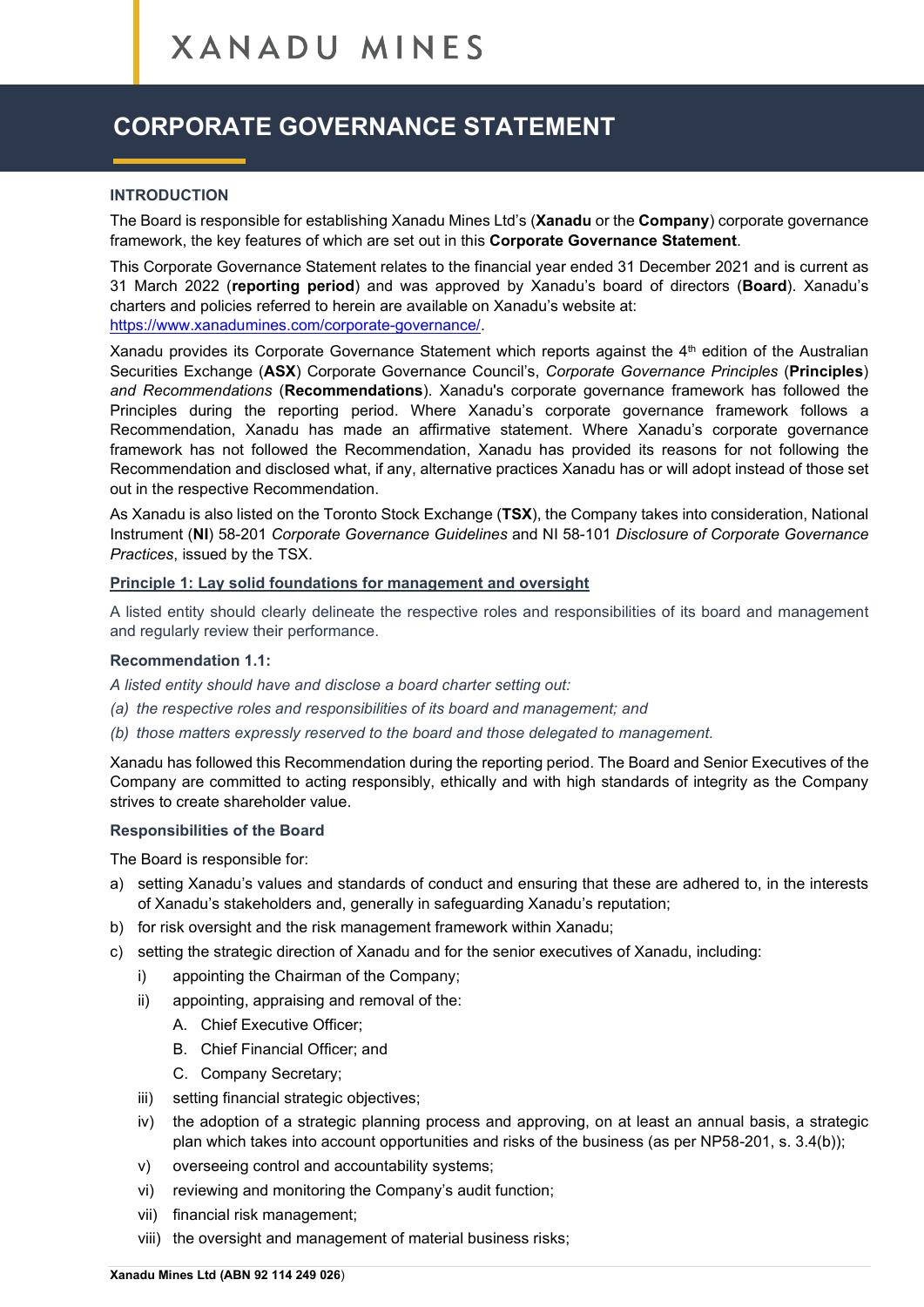- ix) approving and monitoring financial and other reporting to the market, shareholders, employees and other stakeholders;
- x) reviewing the declaration signed by the Chief Executive Officer and Chief Financial Officer (or equivalent) required by section 295A of the Corporations Act and the statement requirement by Recommendation 4.2 of the ASX Principles & Recommendations for Xanadu's Quarterly Activities Reports and Appendix 5B *Quarterly Cash Flow Reports*;
- xi) inputting into and final approval of corporate strategy;
- xii) evaluating and approving the annual operating budget and business plans and holding management accountable for delivery of same;
- xiii) evaluating, approving and monitoring the progress of major capital and operating expenditure, capital management and all major corporate transactions;
- xiv) monitoring compliance with all legal and regulatory and ethical obligations;
- xv) approving the remuneration framework for Non-Executive Directors and Executive Directors;
- xvi) approving employment terms and conditions for Non-Executive Directors and senior executives; and
- xvii) succession planning (including appointing, training and monitoring senior management) (as per NP 58- 201, s. 3.4(d)).

#### **Role of the Chief Executive Officer**

It is the role of the Chief Executive Officer and the Senior Management Team to manage the Company in accordance with the direction and delegations of the Board and it is the responsibility of the Board to oversee the activities of management in carrying out these delegated duties. The Board shall approve all delegations of authority.

The Chief Executive Officer, Dr Andrew Stewart, is responsible to the Board for the overall management and performance of Xanadu and works closely with the Chairman, Mr Colin Moorhead. The Chief Executive Officer manages the Company in accordance with the strategy, plans, budgets, practices, and policies approved by the Board to achieve the agreed objectives.

In particular, the Chief Executive Officer's responsibilities include:

- a) managing the day-to-day operations of the Company;
- b) being the conduit through which the Board is provided sufficient and relevant information to act effectively;
- c) providing leadership to Xanadu and acting as the Company's interface with its operating environment and the general business and investment community;
- d) taking action to implement the corporate strategy of Xanadu, including being active in identifying new initiatives for consideration;
- e) ensuring policies are complied with; referring all matters outside of the Chief Executive Officer's delegation to the Board for approval;
- f) establishing criteria for and monitoring performance of management and staff;
- g) the employment, supervision and the setting terms and conditions of human resources; and
- h) other responsibilities as delegated by the Board from time to time.

All Directors will have access to the Chief Executive Officer.

### **Role of the Senior Management Team**

Along with the Chief Executive Officer, the responsibility of senior managers includes:

- a) assisting to maintain an effective risk management framework across the Company;
- b) inputting into the corporate strategy process;
- c) preparing and implementing the annual operating budget and business plan;
- d) implementing, maintaining and control and accountability of financial and operating systems;
- e) implementing and monitoring the progress of major capital and operating expenditure, capital management and all major corporate transactions; and
- f) complying with all legal and regulatory and ethical obligations.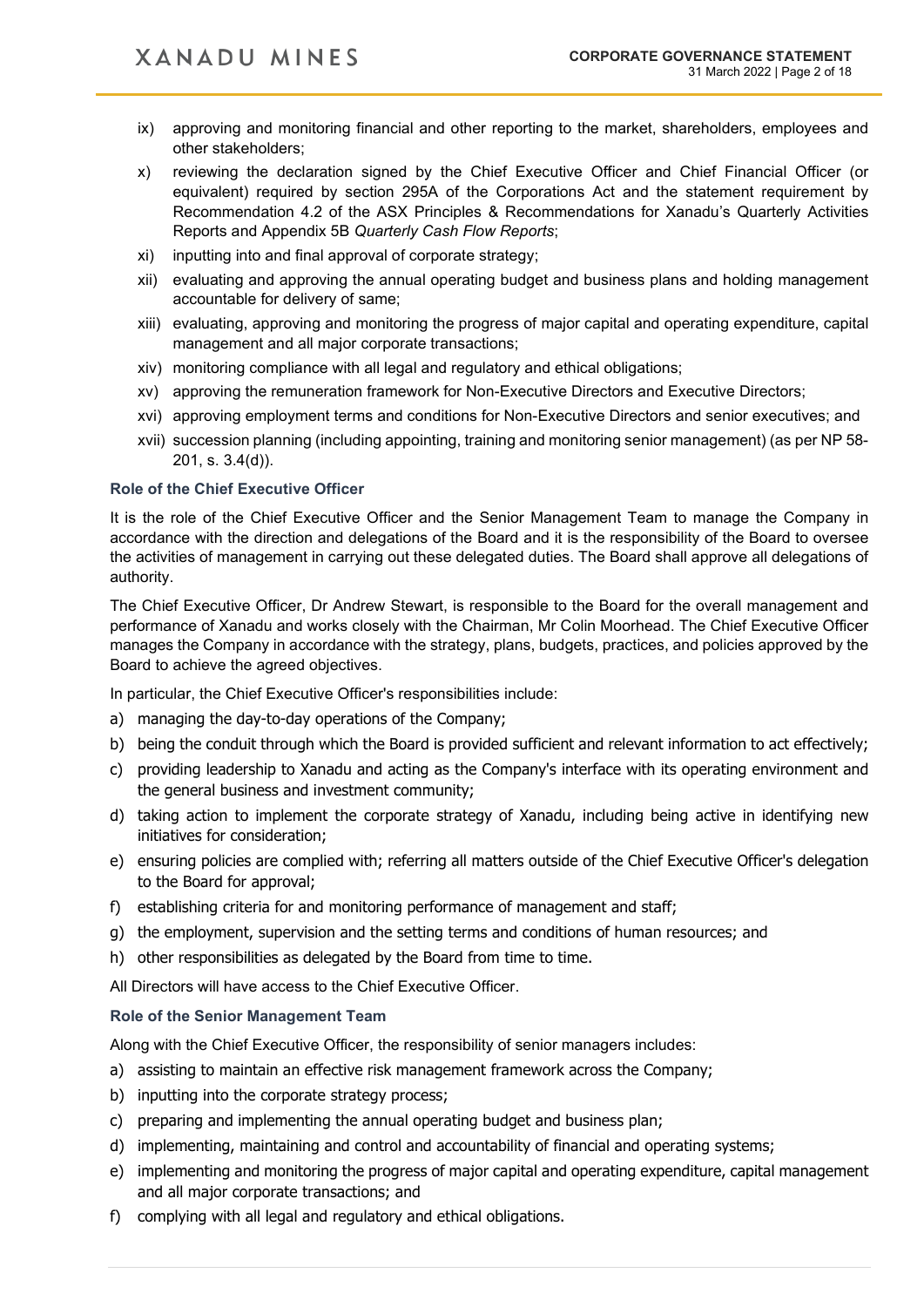## **Board Composition**

The composition of the Board has been formed on the basis of providing the Company with the benefit of a broad range of technical, financial and administrative skills, combined with an appropriate level of experience at a senior corporate level and board representation by major shareholders. The names and further information regarding the skills, experience, qualifications, relevant expertise and term of office of the Directors are set out in the Directors' Report included in the Company's 2021 Annual Report, a copy of which is available on Xanadu's website at [https://www.xanadumines.com/company-reports/.](https://www.xanadumines.com/company-reports/)

Following the resignation of Mr Stephen Motteram with effect from 30 June 2020, the Board comprised only four directors, two of whom were Independent Non-Executive Directors (Messrs Moorhead and Muscillo). Following the appointment of Mr Tony Pearson on 3 May 2021, the Board now comprises five directors, three of whom are independent Non-Executive Directors (Messrs Moorhead, Muscillo and Pearson), and two Executive Directors (Messrs Stewart and Lkhagvasuren) and has reconstituted its Committees whereby:

- 1. The membership of the **Audit and Risk Committee** comprises three independent non-executive directors, namely:
	- a) Tony Pearson (Chairman) (appointed 3 May 2021)
	- b) Colin Moorhead
- 2. Michele Muscillo The membership of the **Nomination and Remuneration Committee** comprises three independent non-executive directors, namely:
	- a) Michele Muscillo (Chairman)
	- b) Colin Moorhead
	- c) Tony Pearson (appointed 3 May 2021)
- 3. The membership of the **Safety, Health and Environment Committee** comprises one independent Non-Executive Director and two Executive Directors, namely:
	- a) Colin Moorhead (Chairman)
	- b) Andrew Stewart
	- c) Ganbayar Lkhagvasuren

The **Board Charter** is available on the Company's website at [https://www.xanadumines.com/corporate](https://www.xanadumines.com/corporate-governance/)[governance/.](https://www.xanadumines.com/corporate-governance/)

#### **Recommendation 1.2:**

*A listed entity should:*

- *(a) undertake appropriate checks before appointing a director or senior executive or putting someone forward for election as a director; and*
- *(b) provide security holders with all material information in its possession relevant to a decision on whether or not to elect or re-elect a director.*

Xanadu has followed this Recommendation during the reporting period. When appointing new Directors, the Board and the Nomination and Remuneration Committee considers the mix of skills and expertise required of Directors in order for the Board to contribute to the successful oversight and stewardship of the Company and to discharge its duties under the law diligently and efficiently.

The Nomination and Remuneration Committee undertakes work on behalf of the Board to identify qualified individuals for appointment to the Board. In identifying candidates, the Committee will have regard to the selection criteria set out in the Board appointment process, which includes:

- skills, expertise and background that add to, and complement the range of skills, expertise and background of the existing Directors, giving consideration to the current and future business of Xanadu and the Board skills matrix;
- diversity; and
- the extent to which the candidate would fill a present need on the Board.

At commencement of the Non-Executive Director selection process, the Company undertakes appropriate checks on potential candidates to consider their suitability to fill a casual vacancy on the Board or for election as a Non-Executive Director.

Prior to appointment, candidates are required to provide the Chairman with details of other commitments and an indication of time involved, and to acknowledge that they will have adequate time to fulfil his or her responsibilities as a Non-Executive Director of Xanadu. In addition, all relevant background checks such as bankruptcy, qualifications, police, criminal and or civil findings are independently obtained.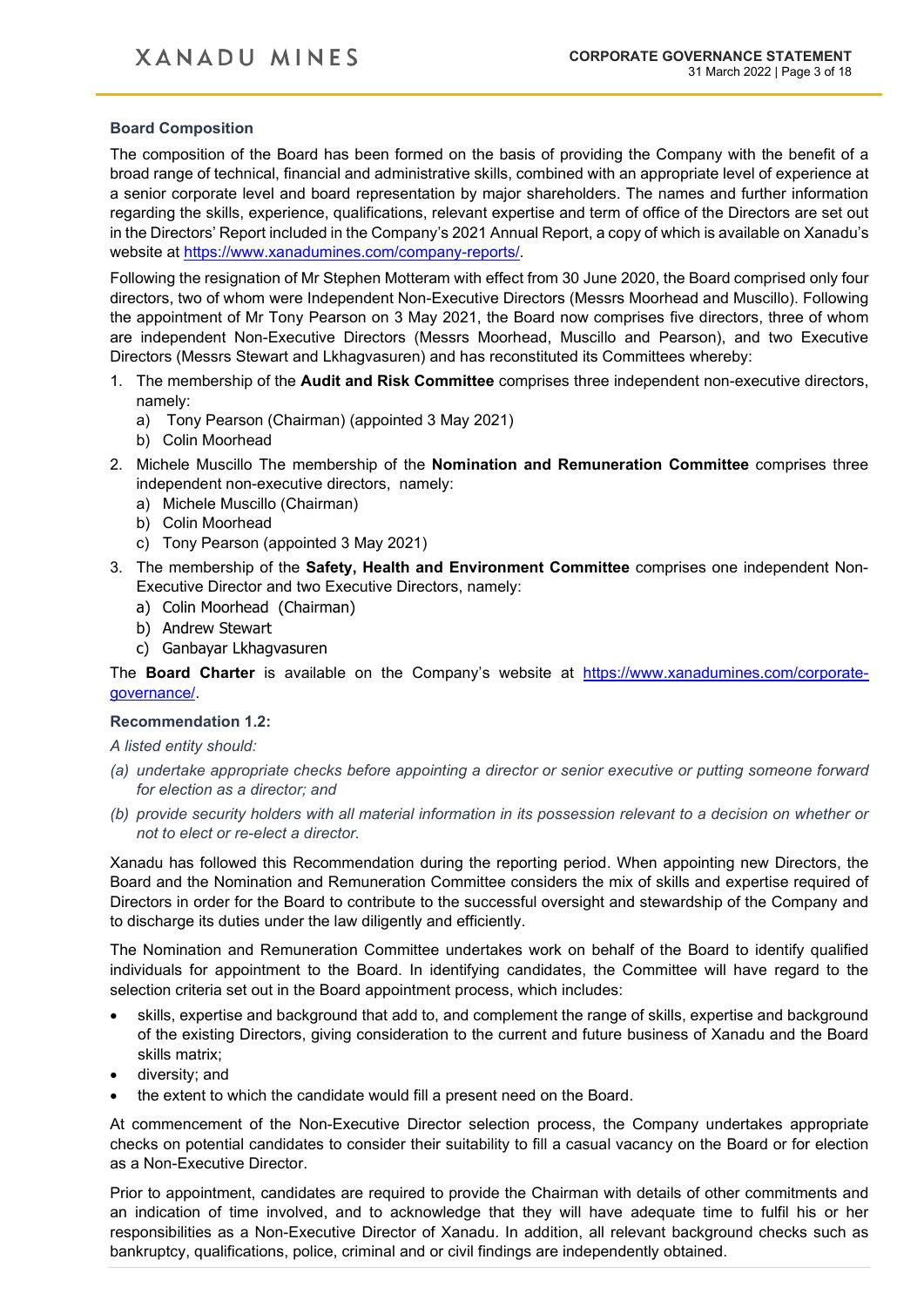## **XANADU MINES**

Directors available for re-election at a general meeting will be reviewed by the Nomination and Remuneration Committee and if appropriate, recommended to the Board. Directors are re-elected in accordance with the Company's Constitution and the ASX and TSX Listing Rules. Shareholders will be provided with all material information for a Director's election or re-election in the Annual General Meeting (**AGM**) Notice of Meeting that would be relevant for shareholders to make a decision on whether or not to elect or re-elect a Director, such as the Director's qualifications, experience and contribution to the Board.

### **Recommendation 1.3:**

*A listed entity should have a written agreement with each director and senior executive setting out the terms of their appointment.*

Xanadu has followed this Recommendation during the reporting period. Newly appointed Non-Executive Directors receive formal letters of appointment setting out the key terms, conditions, responsibilities and expectations of their appointment. Additionally, the Company enters into employment contracts with each Executive Director and all Senior Executives, setting out in further detail the responsibilities specifically delegated to them. The Company and each Director enter into a *Deed of Access, Indemnity and Insurance*, and a *Disclosure of Director's Interests Agreement*, as required by the ASX and TSX Listing Rules, to enable the Company to comply with its disclosure obligations.

#### **Recommendation 1.4:**

*The company secretary of a listed entity should be accountable directly to the board, through the chair, on all matters to do with the proper functioning of the board.*

Xanadu has followed this Recommendation during the reporting period. The Company Secretary is accountable to the Board, through the Chairman on all governance matters to do with the proper functioning of the Board.

## **Recommendation 1.5:**

*A listed entity should:*

- *(a) have and disclose a diversity policy;*
- *(b) through its board or committee of the board, set measurable objectives for achieving gender diversity in the composition of its board, senior executives and workforce generally; and*
- *(c) disclose in relation to each reporting period: set by the board or a relevant committee of the board in accordance with the entity's diversity policy and its progress towards achieving them, and either:* 
	- *(1) the measurable objectives set for that period to for achieve gender diversity;*
	- *(2) the entity's progress towards achieving those objectives; and*
	- *(3) either:*
		- *(A) the respective proportions of men and women on the board, in senior executive positions and across the whole workforce (including how the entity has defined "senior executive" for these purposes); or*
		- *(B) if the entity is a "relevant employer" under the Workplace Gender Equality Act, the entity's most recent "Gender Equality Indicators", as defined in and published under that Act.*

Xanadu has not followed this Recommendation during the reporting period. The Company does not have a formal policy concerning diversity and has not established measurable objectives for achieving gender diversity at this time. Given the small size of the Company's workforce, which is predominantly located in Mongolia, the Board has determined that it is not currently necessary or practicable to implement a policy concerning diversity or to establish measurable objectives for achieving gender diversity. The Board will continue to consider and review matters relating to diversity, including whether it is necessary to establish formal policies and objectives as the Company matures.

#### **Recommendation 1.6:**

*A listed entity should:*

- *(a) have and disclose a process for periodically evaluating the performance of the board, its committees and individual directors; and*
- *(b) disclose for each reporting period whether a performance evaluation has been undertaken in accordance with that process during or in respect of that period.*

Xanadu has not followed this Recommendation during the reporting period. The Nomination and Remuneration Committee is responsible for developing and implementing a process for evaluating the performance of the Board, its Committees and Directors, evaluating the collective performance of the Board, the Chairman of the Board and the individual performance of all the Directors and reporting the results of the evaluation to the Board.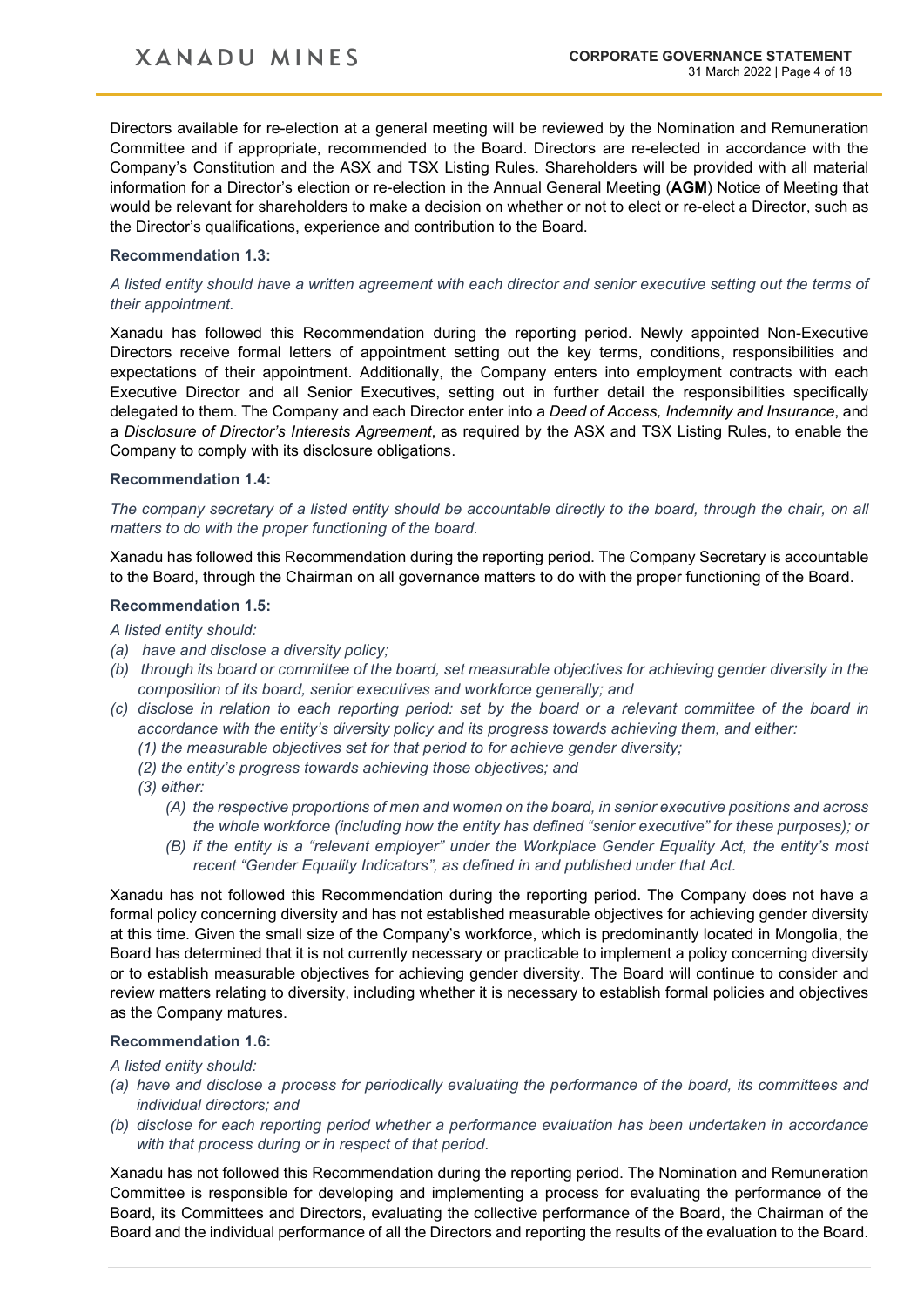During 2021, the Nomination and Remuneration Committee did not undertake a performance evaluation of the Board, its Committees and Directors, however an evaluation is planned during FY2022.

The **Nomination and Remuneration Committee Charter** is available on the Company's website at [https://www.xanadumines.com/corporate-governance/.](https://www.xanadumines.com/corporate-governance/)

#### **Recommendation 1.7:**

### *A listed entity should:*

- *(a) have and disclose a process for periodically evaluating the performance of its senior executives at least once every reporting period; and*
- *(b) disclose for each reporting period whether a performance evaluation has been undertaken in accordance with that process during or in respect of that period.*

Xanadu has followed this Recommendation during the reporting period. The Nomination and Remuneration Committee is responsible for developing and implementing a process for evaluating the performance of Senior Executives, reviewing the individual performance of all Senior Executives and reporting the results of the evaluation to the Board.

In respect of the reporting period, the Nomination and Remuneration Committee undertook a review of the performance of the Dr. Stewart, the Chief Executive Officer, Executive Director Mr Ganbayar Lkhagvasuren, Mr Spencer Cole, the Chief Financial Officer, and Mr Munkhsaikhan Dambiinyam, the Chief Operating Officer, by evaluating their performance against their respective key performance indicators (**KPIs**) set for the year and included within the Company's Short Term Incentive Plan (**STIP**). The outcome of the performance evaluations was reported to the Board to consider performance of Senior Executives.

## **Principle 2: Structure the Board to be effective and add value**

The board of a listed entity should be of an appropriate size and collectively have the skills, commitment and knowledge of the entity and the industry in which it operates, to enable it to discharge its duties effectively and to add value.

## **Recommendation 2.1:**

*The board of a listed entity should:*

- *(a) have a nomination committee which:* 
	- *(1) has at least three members, a majority of whom are independent directors; and*
	- *(2) is chaired by an independent director,*

*and disclose:* 

- *(3) the charter of the committee;*
- *(4) the members of the committee; and*
- *(5) as at the end of each reporting period, the number of times the committee met throughout the period and the individual attendances of the members at those meetings; or*
- *(b) if it does not have a nomination committee, disclose that fact and the processes it employs to address board succession issues and to ensure that the board has the appropriate balance of skills, knowledge, experience, independence and diversity to enable it to discharge its duties and responsibilities effectively.*

Xanadu has largely followed this Recommendation during the reporting period. Following the resignation of Mr Stephen Motteram with effect from 30 June 2020, the Committee comprised only two members, Messrs Muscillo and Moorhead, both of whom are independent. Following the appointment of Mr Tony Pearson on 3 May 2021, the Committee now comprises three independent Non-Executive Directors (Messrs Muscillo, Moorhead, and Pearson), and two Executive Directors. Mr Muscillo remains the Chair of the Committee.

The **objectives** of the Nomination and Remuneration Committee are to assist the Board to ensure that the Company:

- a) has a Board of an effective composition, size and commitment to adequately discharge its responsibilities and duties and to bring transparency, focus and independent judgment to decisions regarding the composition of the Board;
- b) has coherent remuneration policies and practices to attract and retain senior executives and directors who will create value for shareholders;
- c) observes those remuneration policies and practices; and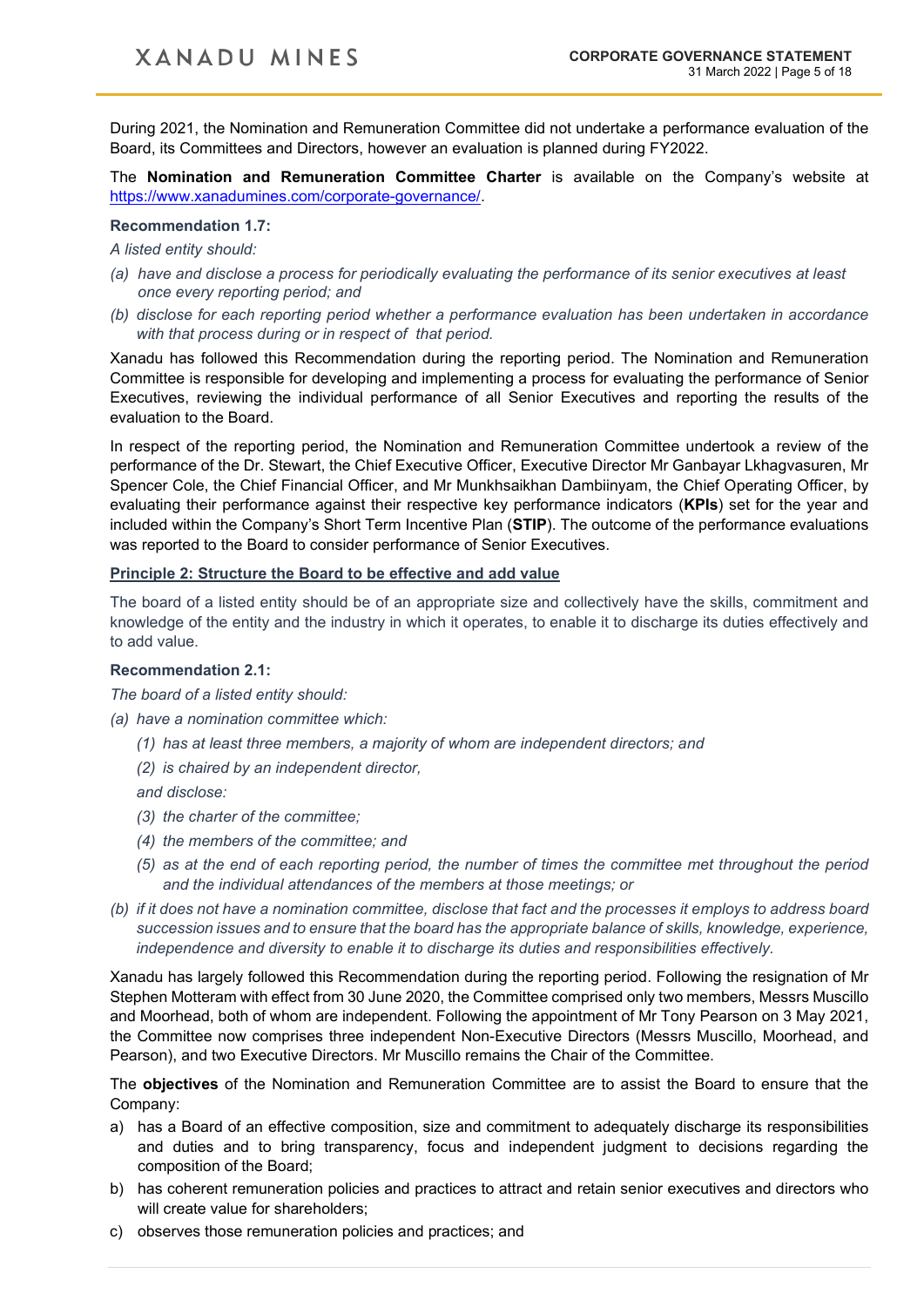d) fairly and responsibly rewards senior executives (**Group Executives**) having regard to the performance of the Group, the performance of the Group Executives and the general external pay environment.

The **Nomination responsibilities** of the Nomination and Remuneration Committee are:

- a) identifying and recommending to the Board, nominees for membership of the Board including the Chief Executive Officer (**CEO**);
- b) recommending to the Board the new director nominees for the next annual meeting of shareholders;
- c) identifying and assessing the necessary and desirable competencies and characteristics for Board membership, including:
	- i) skills, expertise and background that add to and complement the range of skills, expertise and background of the existing Directors;
	- ii) diversity; and
	- iii) the extent to which the candidate would fill a present need on the Board.
- d) identifying and assessing the necessary and desirable competencies and characteristics for Board membership, including:
	- i) skills, expertise and background that add to and complement the range of skills, expertise and background of the existing Directors;
	- ii) diversity; and
	- iii) the extent to which the candidate would fill a present need on the Board;
- e) in making its recommendations, the Nomination and Remuneration Committee will consider:
	- i) the competencies and skills that the board considers to be necessary for the board, as a whole, to possess;
	- ii) the competencies and skills that the board considers each existing director to possess; and
	- iii) the competencies and skills each new nominee will bring to the boardroom (as per National Instrument 58-201 *Corporate Governance Guidelines* (**NI58-201**), s.3.14;
- f) establishing processes for identifying suitable candidates for appointment to the Board to ensure an appropriate mix of expertise, experience and succession;
- g) ensuring that the Company:
	- i) develops and discloses a Board appointment process, which includes selection criteria having regard to the skills and experience outlined in the Group's *Diversity Policy* and the selection process for Group Executive positions;
	- ii) undertakes appropriate checks before appointing a person, or putting forward to its shareholders, a candidate for election, as a Director, including checks as to a candidate's character, expertise, education, criminal record and bankruptcy history;
	- iii) provides its shareholders with all material information relevant to a decision about whether or not to elect or re-elect a Director (including information regarding independence);
	- iv) has a written agreement with each Director and Group Executive setting out the terms of his or her employment; and
	- v) has, and discloses a summary of the main features of, a program for inducting new Directors and providing appropriate professional development opportunities for continuing Directors to develop and maintain the skills and knowledge needed to perform their role as Directors effectively, particularly in relation to accounting and changes in accounting standards;
- h) ensuring succession plans for Board and Group Executives are in place;
- i) recommending the removal of Directors of the Board; and
- j) any other responsibilities as determined by the Nomination and Remuneration Committee or the Board from time to time.

## The **Performance of Directors responsibilities** of the Nomination and Remuneration Committee are:

- a) establishes and discloses a process for periodically evaluating the performance of the CEO and Group Executives;
- b) reviewing and approving corporate goals and objectives relevant to the CEO's compensation, evaluating the CEO's performance in light of those corporate goals and objectives, and determining (or making recommendations to the board with respect to) the CEO's compensation level based on this evaluation (as per National Policy 58-201 *Corporate Governance Guidelines* (**NP 58-201**), s. 3.17));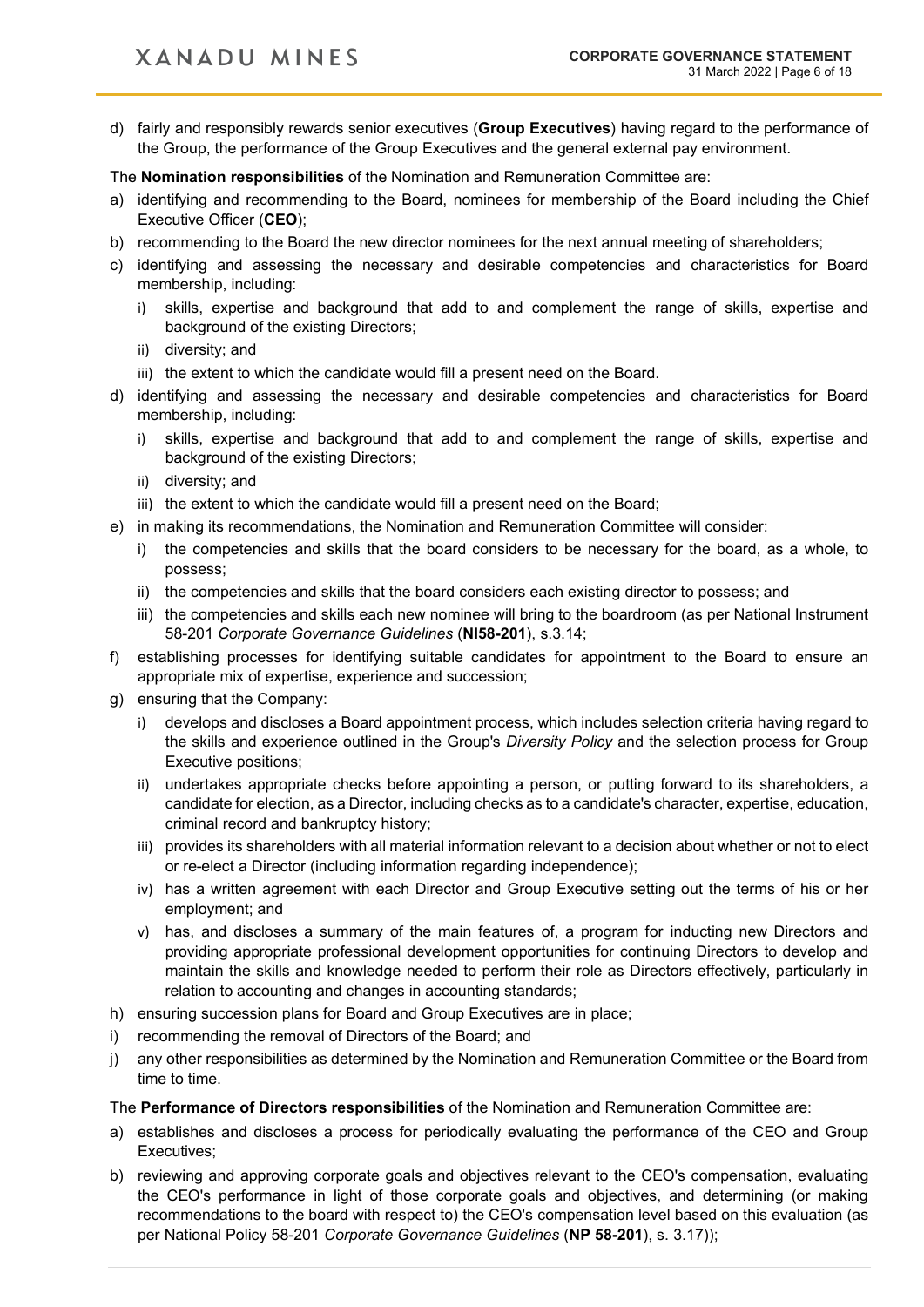- c) annually reviewing the performance of the CEO and Group Executives;
- d) establishes and discloses a process for periodically evaluating the performance of the Board, its Committees and individual Directors;
- e) evaluates the performance of the Board, its Committees and individual Directors;
- f) discloses in relation to each reporting period, whether a performance evaluation was undertaken in the reporting period in accordance with the process set out in clause 5.1(c);
- g) reviewing whether the Directors as a group have the skills, knowledge and familiarity with the Company and its operating environment required to fulfil their role on the Board and on Board Committees effectively and, where any gaps are identified, considering what training or development could be undertaken to fill those gaps;
- h) regularly assessing the independence of Directors;
- i) evaluating the performance of Directors before they stand for re-election; and
- j) any other responsibilities as determined by the Nomination and Remuneration Committee or the Board from time to time.

## The **Remuneration responsibilities** of the Nomination and Remuneration Committee are:

- a) reviewing and approving Board, Director and Group Executive remuneration and incentive policies and practices in line with relevant legislation and corporate governance principles relating to remuneration practices and employment policies, including the process by which any pool of Directors' fees approved by shareholders is allocated to Directors;
- b) considering and approving each Executive Director's total remuneration having regard to executive remuneration and incentive policies;
- c) determining if shareholder approval is needed for any change to remuneration of Directors or Group Executives;
- d) reviewing and approving, on the recommendation of the CEO, the total remuneration and terms of employment, and any subsequent changes thereto, of direct reports of the CEO;
- e) reviewing and approving on behalf of the Board any report on Group Executive remuneration that may be required and reporting to the Board as appropriate;
- f) reviewing and approving the design and total proposed payments from any Group Executive incentive plan;
- g) reviewing and approving the proposed award to each Group Executive under the rules of any Group Executive incentive plan;
- h) reviewing and approving and keeping under review the performance hurdles for any Group Executive incentive plan;
- i) ensuring that if the Company has a Group Executive incentive plan, the Company:
	- i) has a policy on whether participants are permitted to enter into transactions (whether through the use of derivatives or otherwise) that limit the economic risk of participating in the scheme; and
	- ii) disclose that policy or a summary of it;
- j) reviewing the remuneration of Non-Executive Directors for serving on the Board and any Committee (both individually and in total);
- k) reviewing superannuation arrangements for Directors, Group Executives and other employees;
- l) assessing whether there is any gender or other inappropriate bias with respect to the remuneration for Directors, Group Executives or other employees;
- m) recommending to the Board the remuneration, retirement and termination policies for Non-Executive Directors having regard to market trends and shareholder interests;
- n) ensuring the disclosure of any relevant information required in each Annual Report of the Company;
- o) any other responsibilities as determined by the Nomination and Remuneration Committee or the Board from time to time; and
- p) reviewing executive compensation disclosure before the issuer publicly discloses this information (NP 58- 201, s. 3.17(c)).

and making recommendations to the Board in relation to the matters above.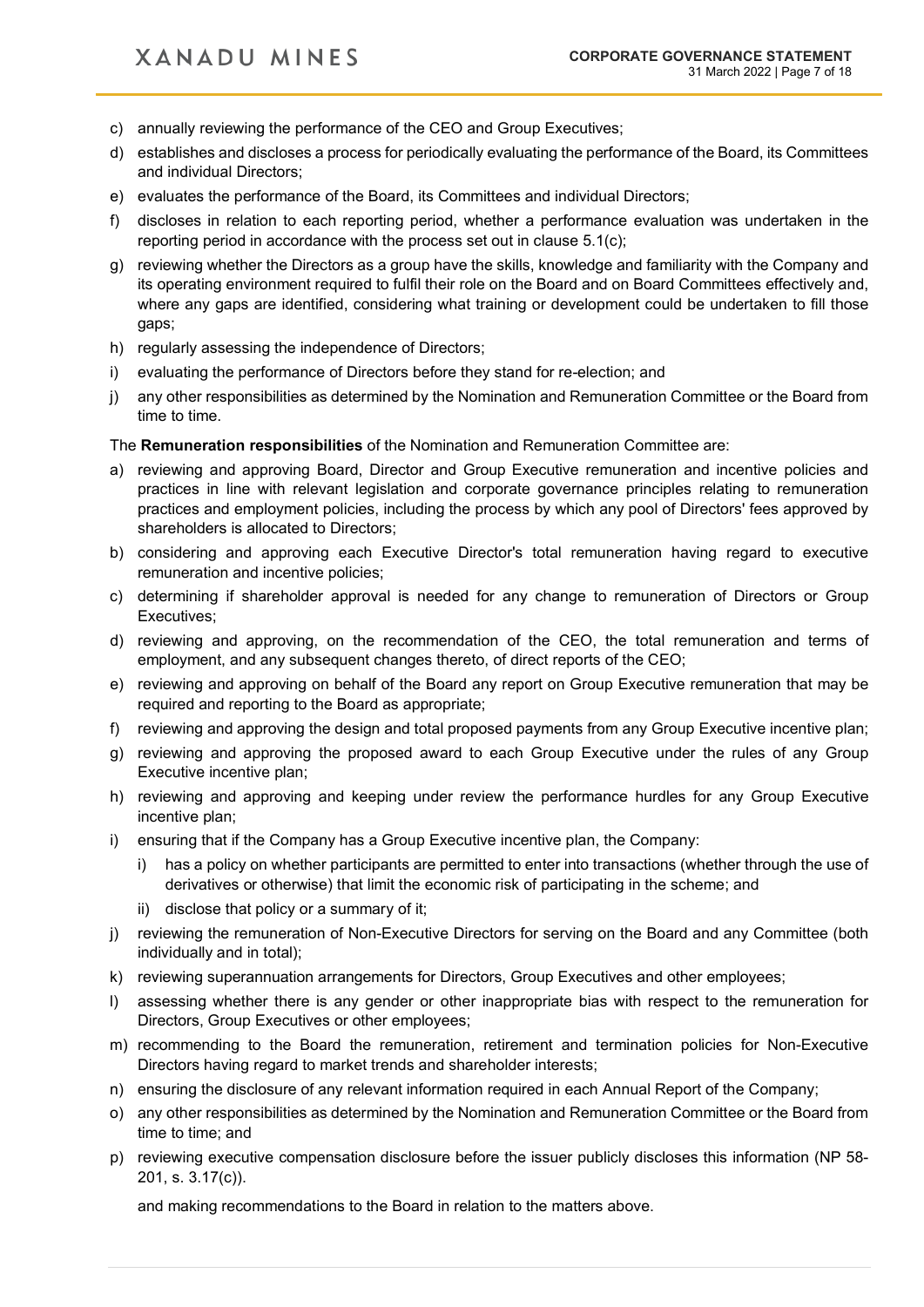The Board has adopted a Nomination and Remuneration Committee Charter. Under the Charter, the Committee must comprise at least three members, all of whom must be Independent Non-Executive Directors.

Following the resignation of Mr Stephen Motteram with effect from 30 June 2020, the Committee comprised only two members, Messrs Muscillo and Moorhead, both of whom are independent. Following the appointment of Mr Tony Pearson on 3 May 2021, the Committee now comprises three independent Non-Executive Directors (Messrs Muscillo, Moorhead, and Pearson), and two Executive Directors. Mr Muscillo remains the Chair of the **Committee** 

The profile of each of the Nomination and Remuneration Committee members and their attendance at Committee meetings during the reporting period are set out in the Directors' Report included in the Company's 2021 Annual Report, a copy of which is available on the Company's website at: [https://www.xanadumines.com/company-reports/.](https://www.xanadumines.com/company-reports/)

#### **Recommendation 2.2:**

*A listed entity should have and disclose a board skills matrix setting out the mix of skills that the board currently has or is looking to achieve in its membership.*

Xanadu has followed this Recommendation during the reporting period. The Nomination and Remuneration Committee assists the Board in developing a Board skills matrix process to identify and assess necessary and desirable Director Skills and competencies, and provide advice to the Board on the skills and competency levels of Directors with a view to enhancing the Board composition.

The Board's skills, expertise, experience and attributes as at 31 March 2022 are set out in the table below:

| <b>Skills and Experience</b>                | The extent to which this skill<br>or experience is present<br>amongst directors |
|---------------------------------------------|---------------------------------------------------------------------------------|
| <b>ASX Listed</b>                           | 84%                                                                             |
| Public Company (i.e. other than ASX listed) | 72%                                                                             |
| Strategy & Growth                           | 76%                                                                             |
| Operations & Execution                      | 76%                                                                             |
| <b>Copper Gold Exploration</b>              | 72%                                                                             |
| <b>Industry Relationships</b>               | 88%                                                                             |
| <b>Investor Relations</b>                   | 68%                                                                             |
| Health, Safety, Environment & Community     | 76%                                                                             |
| Finance & Banking                           | 64%                                                                             |
| Audit & Accounting                          | 52%                                                                             |
| Legal & Risk                                | 64%                                                                             |
| Governance & Compliance                     | 80%                                                                             |
| Doing Business in Mongolia                  | 72%                                                                             |
| Leadership                                  | 84%                                                                             |
| Influential                                 | 80%                                                                             |
| Communication & Networking                  | 80%                                                                             |
| Availability/time                           | 84%                                                                             |

## **Recommendation 2.3:**

*A listed entity should disclose:*

- *(a) the names of the directors considered by the board to be independent directors;*
- *(b) if a director has an interest, position or relationship of the type described in Box 2.3 (of the Principles) but the board is of the opinion that it does not compromise the independence of the director, the nature of the interest, position or relationship in question and an explanation of why the board is of that opinion; and*
- *(c) the length of service of each director.*

Xanadu has followed this Recommendation during the reporting period. Directors are independent if they are not members of Management and are free of any business or other relationship that could materially interfere with, or could reasonably be perceived to materially interfere with, the independent exercise of their judgement.

During the reporting period, the independence of Directors was measured having regard to the relationships listed in Box 2.3 of the Principles and the Company's materiality thresholds set out in the Board Charter.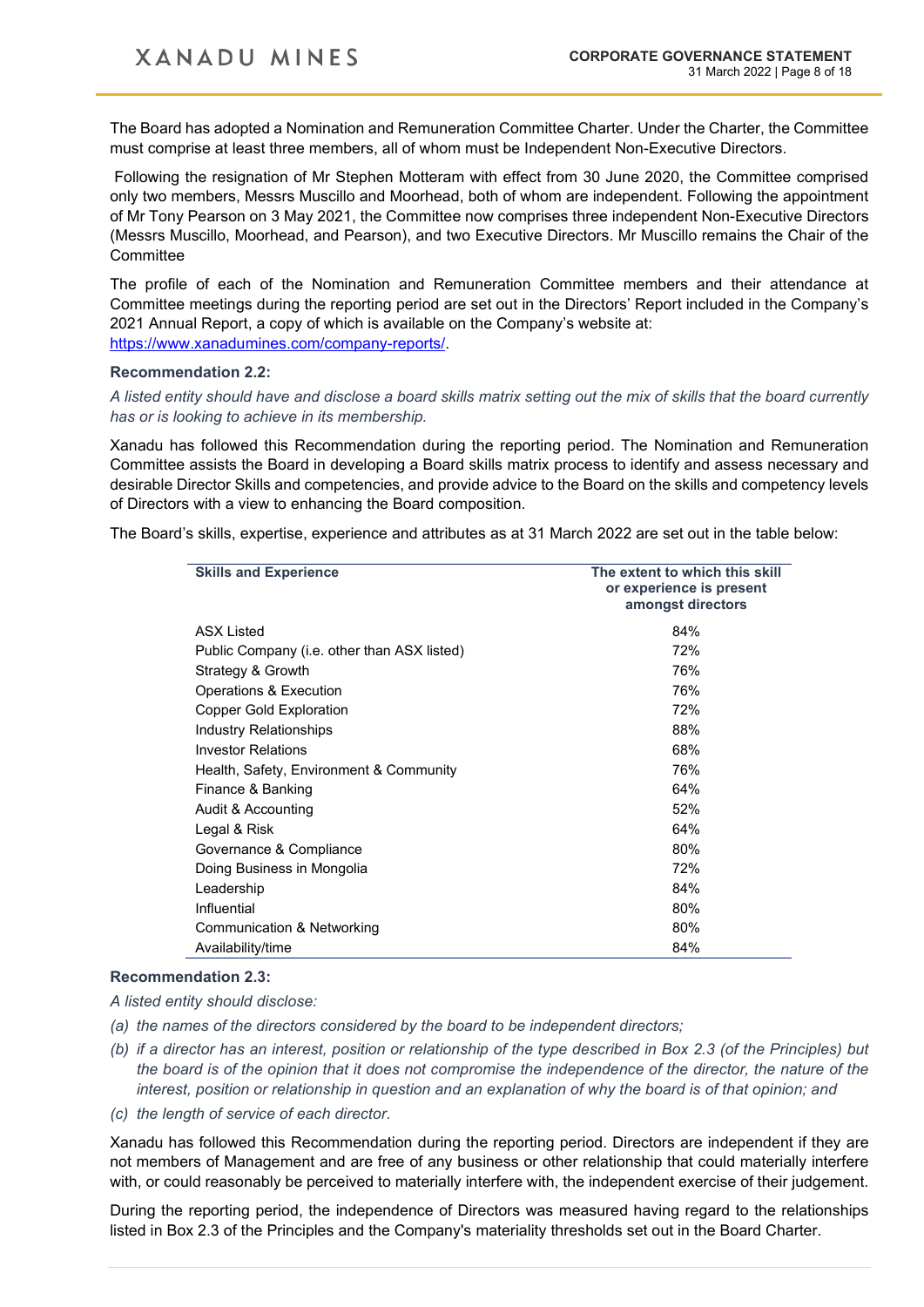The following table sets out the names of the Directors of the Company during the reporting period, including their length of service and non-executive and independent status.

| <b>Name</b>           | <b>Appointed</b>          | <b>Resigned</b> | <b>Length of Service</b> | <b>Non-Executive</b>      | Independent |
|-----------------------|---------------------------|-----------------|--------------------------|---------------------------|-------------|
| Colin Moorhead        | 29 November 2019          | n/a             | 1 year, 4 months         | $\checkmark$ <sup>1</sup> |             |
| <b>Andrew Stewart</b> | 8 March 2016 <sup>2</sup> | n/a             | 5 years, 1 month         | $\boldsymbol{\mathsf{x}}$ | ×           |
| Ganbayar Lkhagvasuren | 28 August 2006            | n/a             | 14 years, 7 months       | ×                         | ×           |
| Michele Muscillo      | 14 August 2017            | n/a             | 3 years, 7 months        |                           |             |
| Tony Pearson          | 3 May 2021                | n/a             | 11 months                |                           |             |

<sup>1</sup> Mr Moorhead has been appointed as Executive Chairman and Managing Director from 31 March 2022.

<sup>2</sup> Dr Stewart was appointed Executive Director from 8 March 2016 to 24 October 2016, and since 30 April 2019; Managing Director from 24 October 2016 to 30 April 2019 and Chief Executive Officer from 8 March 2016; resigned as Directors will step down as Chief Executive Officer, and has been appointed to a newly created role of Vice President (VP) Exploration from 31 March 2022.

The current Board has five Directors comprising three Independent Non-Executive Directors and two Executive Directors. The current members of the Board are:

- Mr. Colin Moorhead Independent Non-Executive Chairman
- Dr Andrew Stewart CEO & Executive Director
- Mr. Ganbayar Lkhagvasuren Executive Director
- Mr. Michele Muscillo Independent Non-Executive Director
- Mr Tony Pearson Independent Non-Executive Director (appointed 3 May 2021)

#### **Recommendation 2.4:**

#### *A majority of the board of a listed entity should be independent directors.*

Xanadu has not followed this Recommendation at all times during the reporting period. Following the resignation of Mr Stephen Motteram with effect from 30 June 2020, the Board comprised only four directors, two of whom were Independent Non-Executive Directors (Messrs Moorhead and Muscillo). Following the appointment of Mr Tony Pearson on 3 May 2021, the Board now comprises five directors, three of whom are Independent Non-Executive Directors (Messrs Moorhead, Muscillo and Pearson), and two Executive Directors (Messrs Stewart and Lkhagvasuren).

To participate in a particular Board decision, each Director must bring an independent judgement to bear, and abstain from participating in the deliberation if they have a conflict of interest.

Under the Board Charter, the Board must consist of at least a majority of Non-Executive Directors. From 3 May 2021, the Board does comprise a majority of Non-Executive Directors.

#### **Recommendation 2.5:**

*The chair of the board of a listed entity should be an independent director and, in particular, should not be the same person as the CEO of the entity*.

Xanadu has followed this Recommendation during the reporting period. The Chairman of the Board is an Independent Non-Executive Director. The role of the Chairman and the CEO are not exercised by the same individual. The Board Charter sets out the distinct responsibilities of each role.

#### **Recommendation 2.6:**

*A listed entity should have a program for inducting new directors and for periodically reviewing whether there is a need for existing directors to undertake appropriate professional development to maintain the skills and knowledge needed to perform their role as directors effectively.*

#### **Director Induction and Development**

Xanadu has followed this Recommendation during the reporting period. Each new Director undergoes a formal induction program in which they are given a full briefing on Xanadu, its operations and the industry in which it operates. This includes meeting members of the existing Board, Company Secretary and the Senior Executives for new Director to familiarise themselves with the Company and Board practices and procedures. The Nomination and Remuneration Committee is responsible for reviewing induction procedures for any newly appointed Director to facilitate their ability to discharge their responsibilities.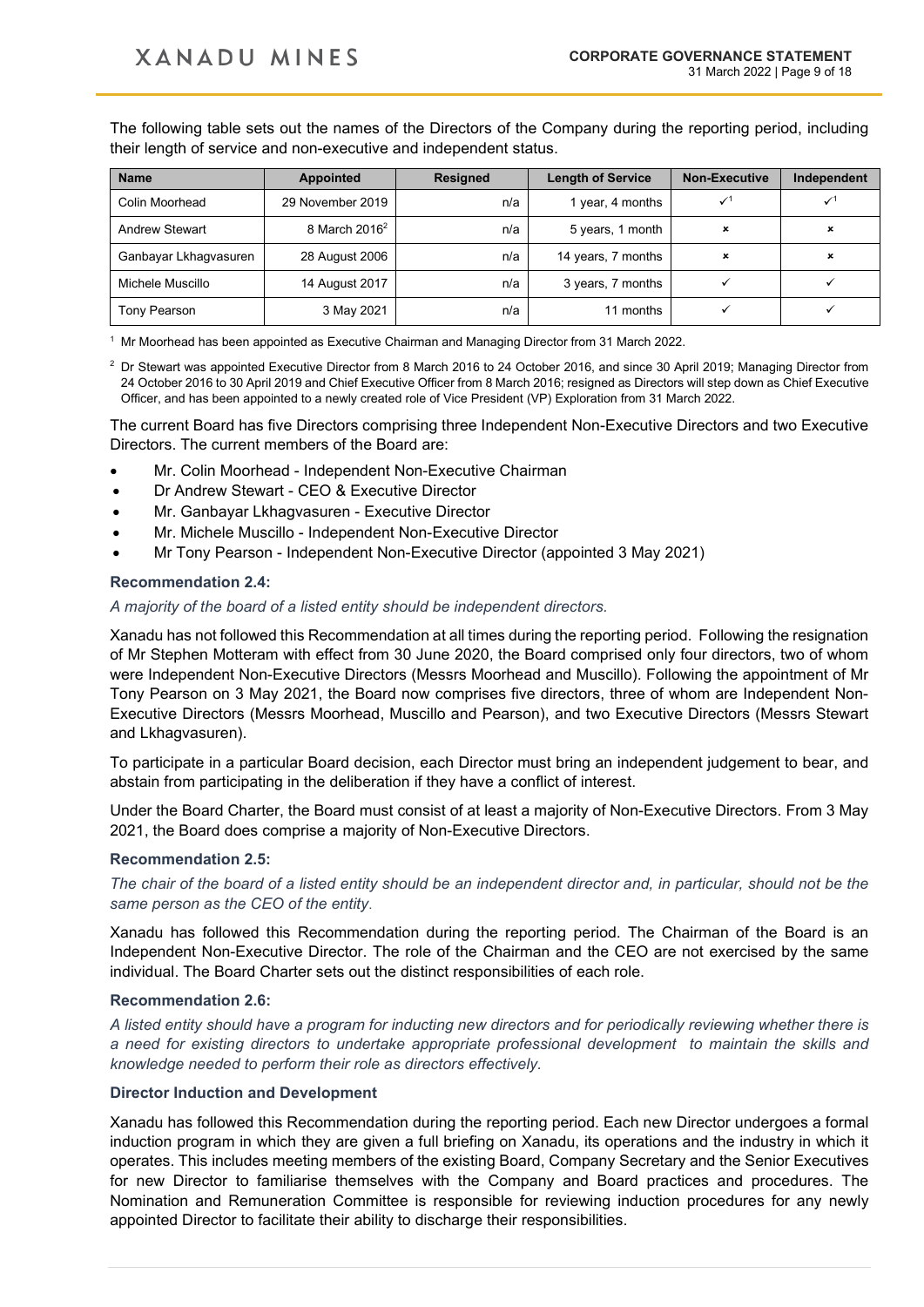To achieve continuing improvement in Board performance and to enhance the skills of Board members, all Directors may request and undertake training and professional development, as appropriate, at the Company's expense.

## **Independent Professional Advice**

The Company's Non-Executive Directors have the right, at the Company's cost, to seek independent professional advice in carrying out of their duties as Directors. Any Director seeking independent advice must first discuss the request with the Chairman (or Committee Chairperson as the case may be) who will facilitate obtaining such advice. The Chairman may determine that any advice received by a Director be circulated to the Board.

## **Principle 3: Instil a culture of acting lawfully, ethically and responsibly**

A listed entity should instil and continually reinforce a culture across the organisation of acting lawfully, ethically and responsibly.

## **Recommendation 3.1:**

#### *A listed entity should articulate and disclose its values.*

Xanadu has followed this Recommendation during the reporting period. The Board has established a *Statement of Values,* which are the guiding principles and norms that define what type of organisation Xanadu aspires to be and what the Board requires from its directors, senior executives and employees to achieve that aspiration.

Xanadu's Values create a link between the Company's purpose and its strategic goals, by expressing the standards and behaviours the Board expects from its directors, senior executives and employees to fulfil its purpose and meet its goals.

The Statement of Values is available on the Company's website at [https://www.xanadumines.com/values/.](https://www.xanadumines.com/values/)

## **Recommendation 3.2:**

*A listed entity should:*

- *(a) have a code of conduct for its directors, senior executives and employees; and*
- *(b) disclose that code or a summary of it.*

#### **Code of Conduct**

Xanadu has followed this Recommendation during the reporting period. The Company's *Code of Conduct* governs all of Xanadu's commercial operations and the conduct of Directors, Senior Executives and all employees, contractors, consultants and all other people when they represent Xanadu (**Personnel**).

The Code of Conduct discloses the practices necessary to maintain confidence in the integrity of the Company and its subsidiaries, the practices necessary for the Company to fulfil its legal obligations, the responsibility and accountability of individuals for reporting and investigating reports of unethical behaviour; and clarifies the standards of ethical behaviour required of the Board, Senior Executives and all employees to encourage the observance of those standards.

The Board monitors implementation of the Code of Conduct. All Personnel are requested to report immediately, any circumstances which may involve a breach of the Code of Conduct, to the Company Secretary, the Chief Executive Officer or the Chairman. The Code of Conduct protects individuals who, in good faith, report conduct which they reasonably believe to be corrupt, illegal or unethical on a confidential basis, without fear of reprisal, dismissal or discriminatory treatment.

The **Code of Conduct** is available on the Company's website at [https://www.xanadumines.com/corporate](https://www.xanadumines.com/corporate-governance/)[governance/.](https://www.xanadumines.com/corporate-governance/)

#### **Securities Trading Policy**

The Company's *Securities Trading Policy* applies to all Personnel. The Policy prohibits Personnel from dealing in Xanadu securities while in possession of price-sensitive or inside information.

In addition, Directors and Senior Executives of the Company and its subsidiaries (**Designated Persons**) and any family member or associate over whom a Designated Person has influence (**relevant persons**), may deal in Xanadu securities by following the 'notice of intent to deal' procedures set out in the Policy, but are prohibited from dealing in Xanadu securities (subject to exceptional circumstances) during certain blackout periods.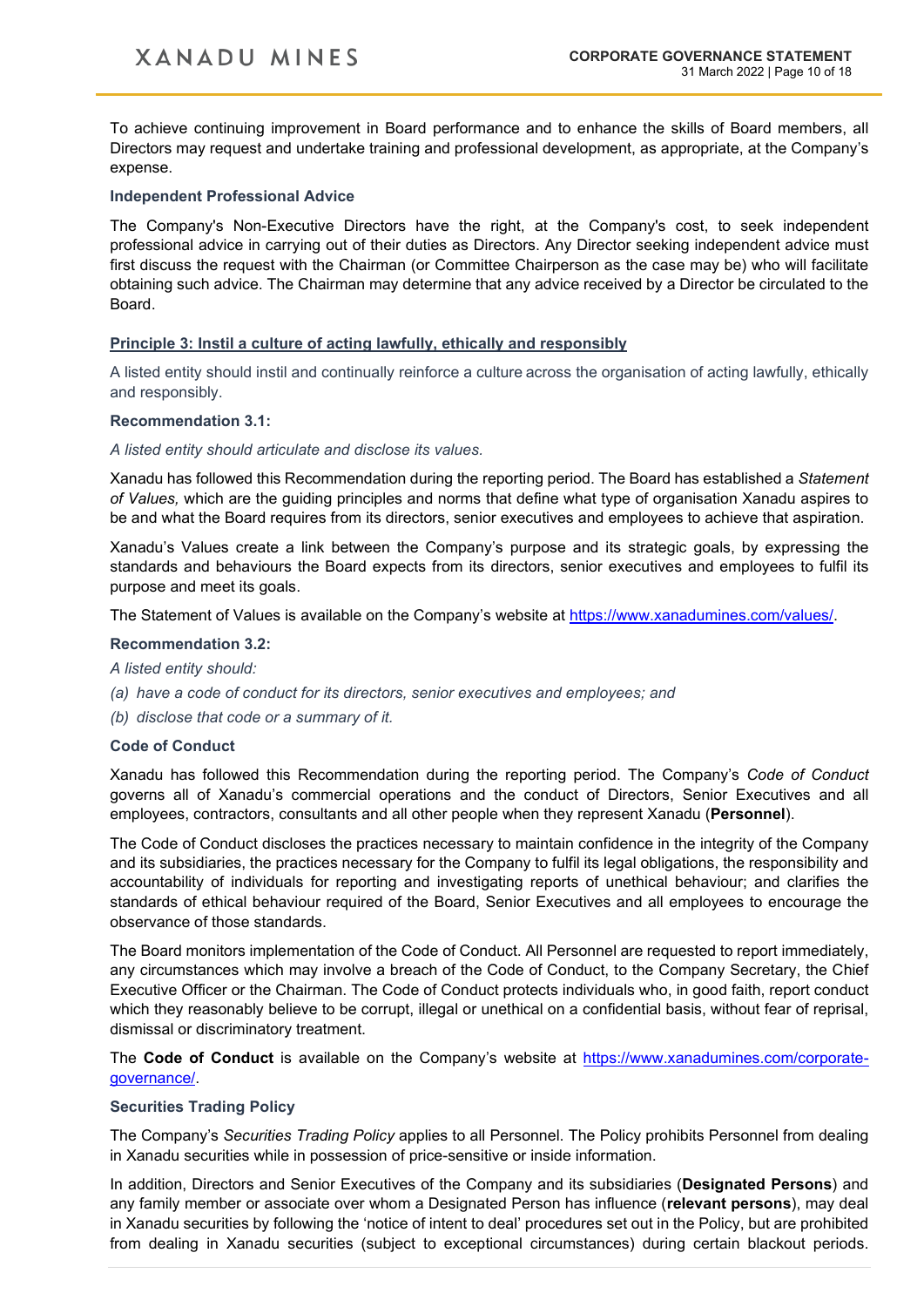Designated Persons and relevant persons are prohibited from entering into hedging arrangements or otherwise permitting a grant of a charge over Xanadu's securities.

Directors and Senior Executives are not permitted to enter into transactions with securities (or any derivative thereof) in associated products which limit the economic risk of any unvested entitlements awarded under any equity-based remuneration scheme currently in operation or which will be offered by the Company in the future.

The **Securities Trading Policy** is available on the Company's website at: [https://www.xanadumines.com/corporate-governance/.](https://www.xanadumines.com/corporate-governance/)

#### **Recommendation 3.3:**

*A listed entity should:*

- *(a) have and disclosea whistleblower policy; and*
- *(b) ensure that the board or a committee of the board is informed of any material incidents reported under that policy.*

Xanadu has followed this Recommendation during the reporting period. The purpose of the Company's *Whistleblower Policy* is to:

- a) support the Group's values and *Code of Conduct;*
- b) ensure that individuals who disclose wrongdoing can do so safely, securely and with confidence that they will be protected and supported by the Group;
- c) ensure that whistleblower disclosures are dealt with appropriately and on a timely basis;
- d) provide transparency regarding the Group's processes for receiving, handling and investigating whistleblower disclosures;
- e) encourage employees and business partners of the Group to have the confidence to speak up and report wrongdoing; and
- f) help deter wrongdoing.

The **Whistleblower Policy** is available on the Company's website at [https://www.xanadumines.com/corporate](https://www.xanadumines.com/corporate-governance/)[governance/.](https://www.xanadumines.com/corporate-governance/)

#### **Recommendation 3.4:**

*A listed entity should:*

- *(a) have and disclosean anti-bribery and corruption policy; and*
- *(b) ensure that the board or a committee of the board is informed of any material breaches of that policy.*

Xanadu has followed this Recommendation during the reporting period. The purpose of the Company's *Anti-Bribery and Corruption Policy* is to protect the integrity of Xanadu's reputation and to set out the position of Xanadu Mines Ltd and its controlled entities on bribery and corruption and the responsibilities of all individuals working for or with Xanadu in observing and upholding Xanadu's commitment to conducting business in an ethical and honest way and with the highest level of integrity. This policy also provides information and guidance on how to recognise and deal with bribery and corruption issues.

The **Anti-Bribery and Corruption Policy** is available on the Company's website at: [https://www.xanadumines.com/corporate-governance/.](https://www.xanadumines.com/corporate-governance/)

#### **Principle 4: Safeguard the integrity of corporate reports**

A listed entity should have appropriate processes to verify the integrity of its corporate reports.

#### **Recommendation 4.1:**

*The board of a listed entity should:*

- *(a) have an audit committee which:* 
	- *(1) has at least three members, all of whom are non-executive directors and a majority of whom are independent directors; and*
	- *(2) is chaired by an independent director, who is not the chair of the board,*

#### *and disclose:*

- *(3) the charter of the committee;*
- *(4) the relevant qualifications and experience of the members of the committee; and*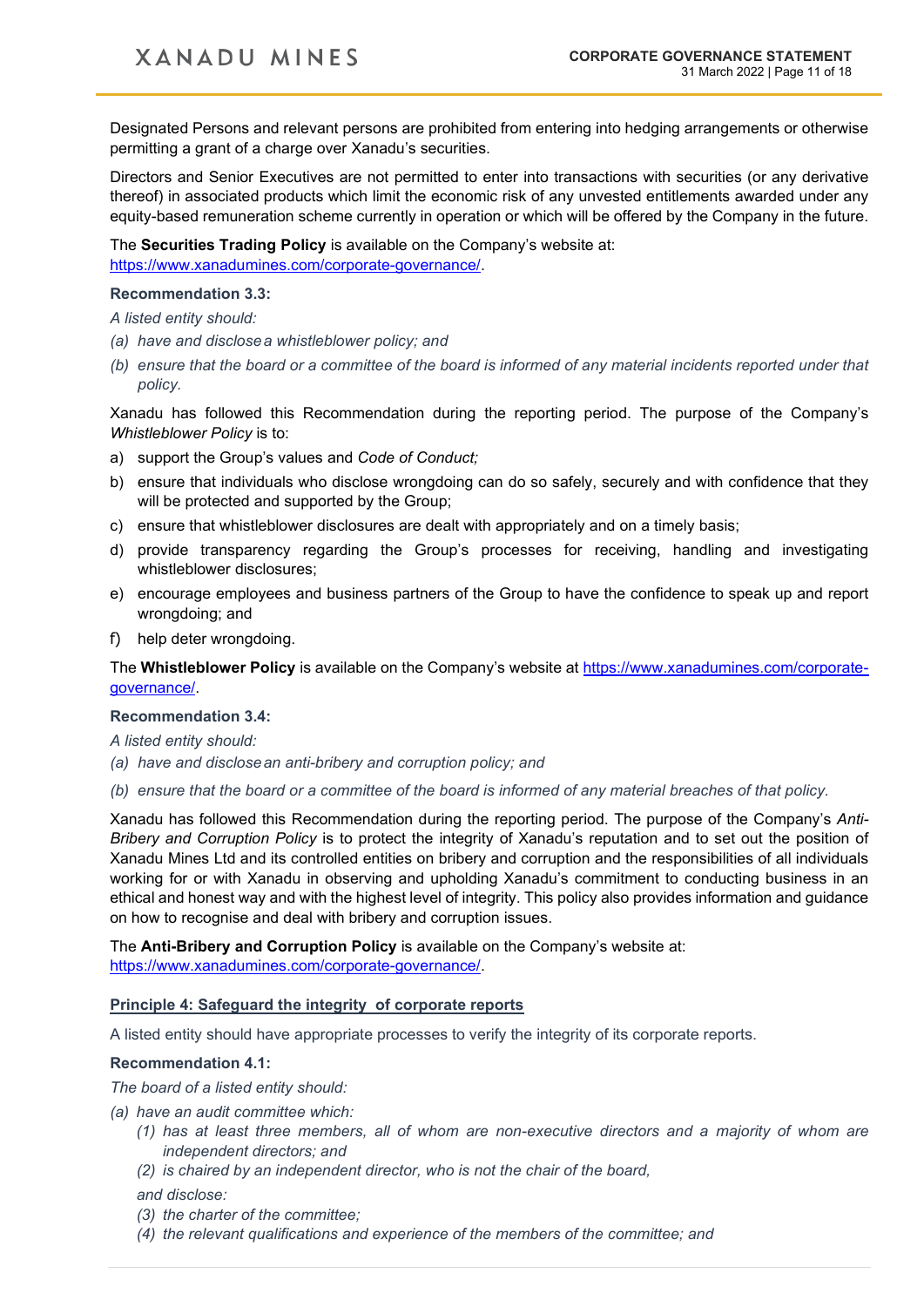- *(5) in relation to each reporting period, the number of times the committee met throughout the period and the individual attendances of the members at those meetings; or*
- *(b) if it does not have an audit committee, disclose that fact and the processes it employs that independently verify and safeguard the integrity of its corporate reporting, including the processes for the appointment and removal of the external auditor and the rotation of the audit engagement partner.*

Xanadu has largely followed this Recommendation during the reporting period, with the exception that following the resignation of Mr Stephen Motteram with effect from 30 June 2020, the Committee only comprised two members (Messrs Muscillo and Moorhead), until the appointment of Mr Pearson on 3 May 2021, and the Committee now comprises three Independent Non-Executive Directors, namely Messrs Pearson, Moorhead and Muscillo.

The Board has established an Audit and Risk Committee and adopted an *Audit and Risk Committee Charter*. Under the Charter, and to comply with TSX requirements, the Committee must comprise at least three members, all of whom must Independent Non-Executive Directors and the Chair of the Committee will not be the Chair of the Board. As noted above, since 3 May 2021, the Committee has comprised three members (Messrs Pearson, Moorhead and Muscillo), all of whom are Independent Non-Executive Directors. Mr Pearson succeeded Mr Muscillo as the Chair of the Committee.

All members of the Committee must be able to read and understand financial statements that present a breadth and level of complexity of accounting issues that are generally comparable to the breadth and level of complexity of the issues reasonably expected to be raised by the Company's financial statements.

The Company considers that the Audit and Risk Committee members collectively have the mix of skills and expertise appropriate for the Company.

The primary purpose of the Committee is to assist the Board in fulfilling its statutory and fiduciary responsibilities relating to:

- a) the quality and integrity of the Company's financial statements, accounting policies and financial reporting and public disclosure practices;
- b) compliance with all applicable laws, regulations and company policy;
- c) the effectiveness and adequacy of internal control processes;
- d) the performance of the Company's external auditors and their appointment and removal;
- e) the independence of the external auditor and the rotation of the lead engagement partner;
- f) the scope and adequacy of the external audit;
- g) any proposal for the external auditor to provide non-audit services and whether it might compromise the independence of the external auditor;
- h) the identification and management of business, economic, environmental, social sustainability and other non-financial risks; and
- i) the review of the Company's risk management framework at least annually to satisfy itself that it continues to be sound and to determine whether there have been any changes in the material business risks the Company faces and to ensure that they remain within the risk appetite set by the Board.

Committee members' qualifications and their attendance at the Audit and Risk Committee Meetings are set out in the Directors' Report included in the Company's 2020 Annual Report. All the Committee members are financially literate and have an understanding of the industry in which the Company operates.

The **Audit and Risk Committee Charter** is available on the Company's website at: [https://www.xanadumines.com/corporate-governance/.](https://www.xanadumines.com/corporate-governance/)

#### **Recommendation 4.2:**

*The board of a listed entity should, before it approves the entity's financial statements for a financial period, receive from its CEO and CFO a declaration that, in their opinion, the financial records of the entity have been properly maintained and that the financial statements comply with the appropriate accounting standards and give a true and fair view of the financial position and performance of the entity and that the opinion has been formed on the basis of a sound system of risk management and internal control which is operating effectively.*

Xanadu has followed this Recommendation during the reporting period. Prior to Board approval of Xanadu's quarterly, half-year and annual financial reports, the CEO and CFO must provide the Board with signed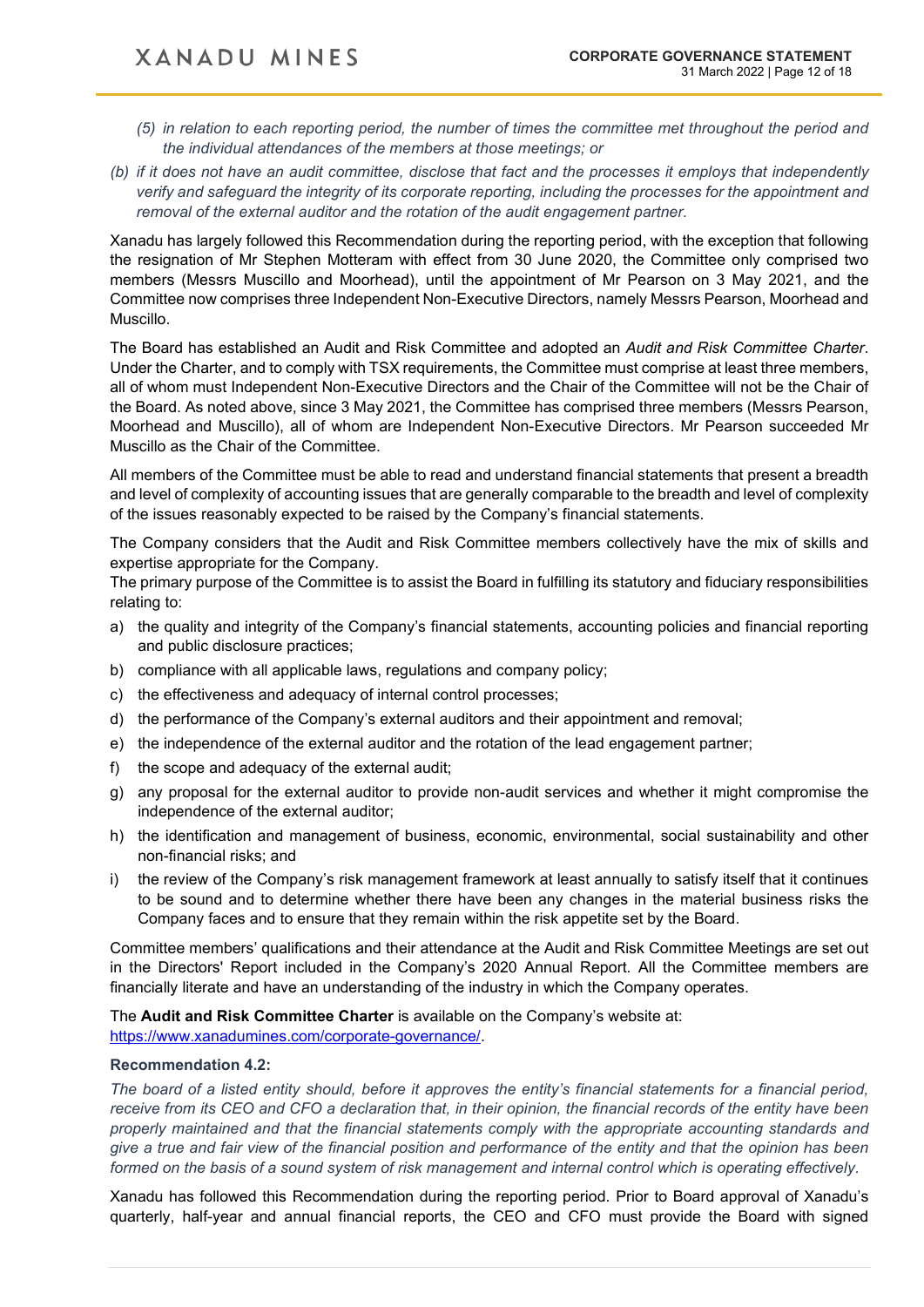declarations required under or consistent with (as the case may be) section 295A of the *Corporations Act 2001(Cth)* (**Corporations Act**) and Recommendation 4.2 of the Principles (**Declaration**).

For the financial year ended 31 December 2021, the CEO and CFO provided the Board with Declarations that, in their opinion, the financial records of Company had been properly maintained and that the financial statements complied with the appropriate accounting standards and gave a true and fair view of the financial position and performance of the Company and that the opinion had been formed on the basis of a sound system of risk management and internal control which was operating effectively.

A similar Declaration was given by the CEO and CFO in respect of the half-year ended 30 June 2021 and each Quarterly Report throughout the financial year ended 31 December 2021.

#### **Recommendation 4.3:**

*A listed entity should disclose its process to verify the integrity of any periodic corporate report it releases to the market that is not audited or reviewed by an external auditor.*

Xanadu has followed this Recommendation during the reporting period. Xanadu's financial reports for the halfyear ended 30 June and the full-year ended 31 December are respectively reviewed and audited by EY, the Company's external auditor. The Company's Quarterly Reports throughout the financial year ended 31 December 2021 have not been reviewed or audited by the external auditor but they are subject to a detailed review by the Audit and Risk Committee, prior to recommendation to the Board for approval and release to ASX and TSX

## **Principle 5: Make timely and balanced disclosure**

A listed entity should make timely and balanced disclosure of all matters concerning it that a reasonable person would expect to have a material effect on the price or value of its securities.

#### **Recommendation 5.1:**

*A listed entity should have and disclose a written policy for complying with its continuous disclosure obligations under listing rule 3.1.*

Xanadu has followed this Recommendation during the reporting period. The Board has adopted a *Continuous Disclosure and Shareholder Communications Policy* to ensure the Company's compliance with its disclosure obligations under the Corporations Act and ASX and TSX Listing Rules. The Policy outlines the procedures that apply to the central collection, control, assessment and if required, release to ASX and TSX of material information.

The only persons authorised to speak to ASX or TSX or externally (such as analysts, investors, brokers or shareholders) in relation to the Company are the:

- Chairman;
- Chief Executive Officer; and
- Company Secretary.

The **Continuous Disclosure and Shareholder Communications Policy** is available on the Company's website at [https://www.xanadumines.com/corporate-governance/.](https://www.xanadumines.com/corporate-governance/)

#### **Recommendation 5.2:**

*A listed entity should ensure that its board receives copies of all material market announcements promptly after they have been made.*

Each director automatically receives a copy of each ASX Announcement directly from the ASX Market Announcements Platform as soon as it has been released by ASX.

#### **Recommendation 5.3:**

*A listed entity that gives a new and substantive investor or analyst presentation should release a copy of the presentation materials on the ASX Market Announcements Platform ahead of the presentation.*

In accordance with Xanadu's Continuous Disclosure Policy and Shareholder Communications Policy, any presentation to a new and substantive investor or analyst presentation, are released on the ASX Market Announcements Platform ahead of the presentation.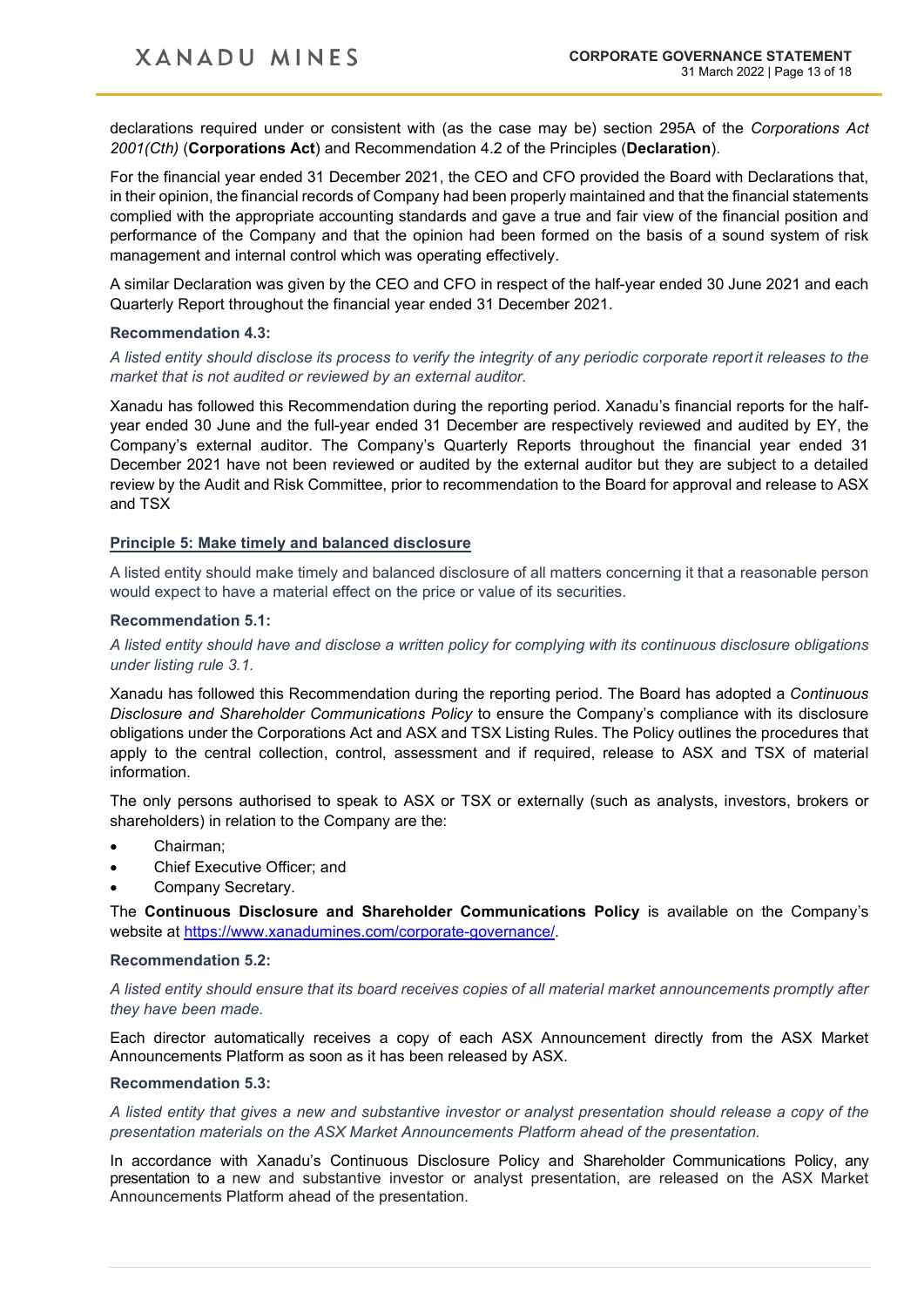## **Principle 6: Respect the rights of security holders**

A listed entity should provide its security holders with appropriate information and facilities to allow them to exercise their rights as security holders effectively.

#### **Recommendation 6.1:**

#### *A listed entity should provide information about itself and its governance to investors via its website.*

Xanadu has followed this Recommendation during the reporting period. The Board is committed to providing shareholders with sufficient information to enable them to assess the performance of Xanadu, and to inform shareholders of major developments affecting the state of affairs of the Company. Information is communicated to shareholders by lodging all relevant financial and other information with the ASX and TSX, and publishing information on Xanadu's website [www.xanadumines.com.](http://www.xanadumines.com/)

Xanadu's website contains an overview of the Company's profile and businesses. The following Company and governance information is available on the website:

- Xanadu's strategy and projects;
- Board and Management profiles;
- Corporate Governance Charters and Policies;
- Corporate directory, including Share Registry contact details;
- Overviews of each of its Projects;
- ASX / TSX Announcements current and historical;
- Investor and other presentations;
- Technical reports;
- Financial and annual reports;
- Email alerts,
- Shareholder Meetings; and
- Share price information.

#### **Recommendation 6.2:**

## *A listed entity should have an investor relations program that facilitates effective two-way communication with investors*

Xanadu has followed this Recommendation during the reporting period. Xanadu will hold its AGM on Tuesday, 17 May 2022 and the Chairman and the CEO will engage with shareholders in advance of the AGM, as appropriate.

Should shareholders wish to contact the Company, the **contact details** of Xanadu and its Share Registry are available on the Company's website at [https://www.xanadumines.com/category/contact/.](https://www.xanadumines.com/category/contact/)

Xanadu recognises the importance of its relationships with investors and analysts. The Chairman and the CEO are each the primary contacts for communicating with the investment community. Further details are contained in the **Continuous Disclosure and Shareholder Communications Policy** available on the Company's website at [https://www.xanadumines.com/corporate-governance/.](https://www.xanadumines.com/corporate-governance/)

#### **Recommendation 6.3:**

#### *A listed entity should disclose how it facilitates and encourages participation at meetings of security holders.*

Xanadu has followed this Recommendation during the reporting period. To encourage shareholder engagement and participation at the AGM and general meetings of members, shareholders have the opportunity to attend in person or participate online, ask questions, and participate in voting.

Shareholders who are unable to attend the AGM or any general meetings of members are encouraged to vote on the proposed motions by using the online voting facility maintained by the Company's Share Registrar, or by appointing a proxy via the proxy form accompanying the Notice of Meeting. Shareholders have the opportunity to submit written questions to the Company and external auditor ahead of the AGM, or make comments on the management of the Company, and they can access AGM presentations and speeches made by the Chairman and the CEO, lodged by the Company with the ASX and TSX prior to the commencement of the meeting. The Company will publish results of the AGM or general meeting with the ASX and TSX following the conclusion of the AGM or general meeting and these can be accessed on the Company's website at [https://www.xanadumines.com/shareholder-meetings/.](https://www.xanadumines.com/shareholder-meetings/)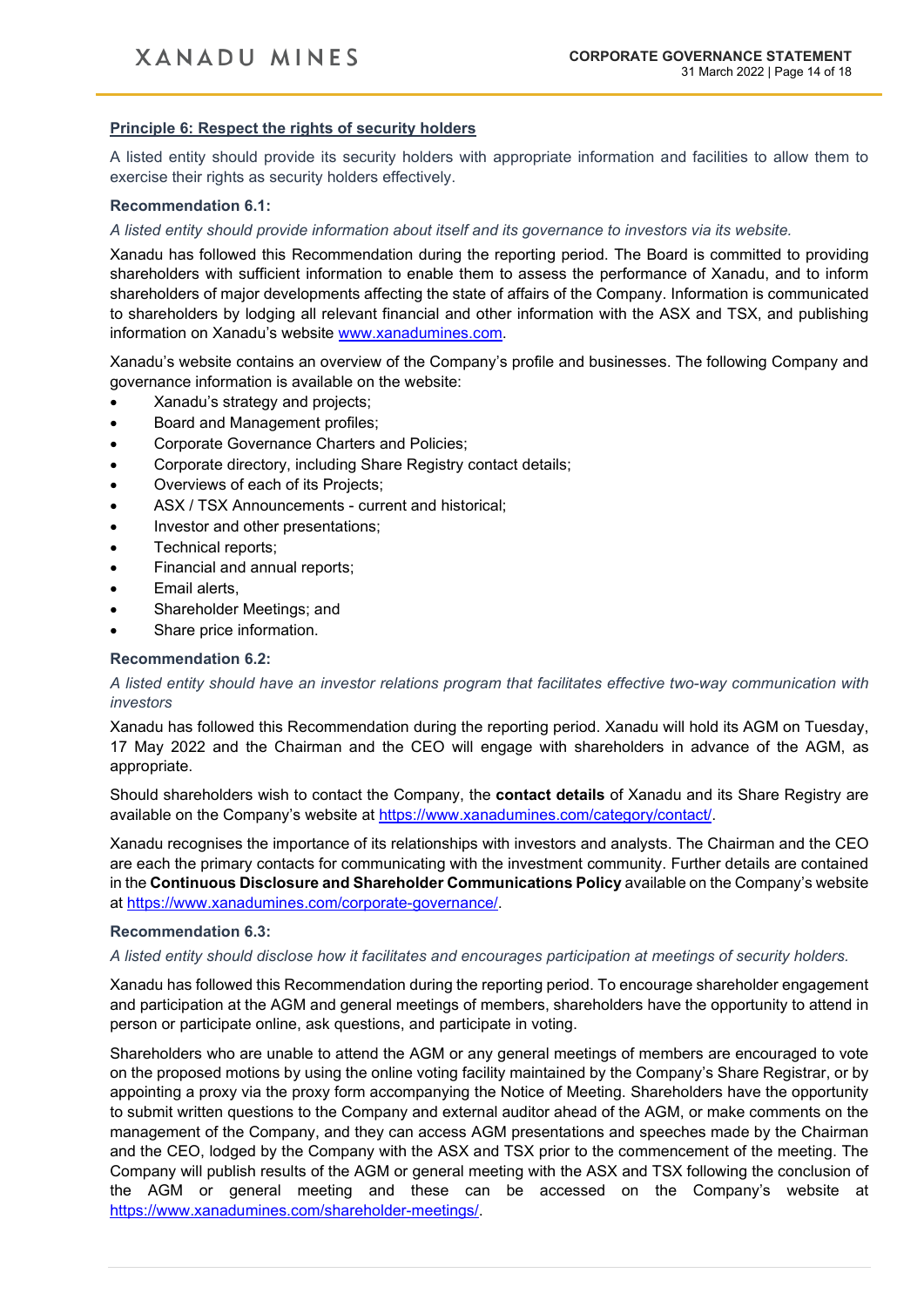### **Recommendation 6.4:**

*A listed entity should disclose how it facilitates and encourages participation at meetings of security holders.*

Xanadu has followed this Recommendation during the reporting period. For all meetings of security holders, a copy of the Notice of Meeting, Virtual Meeting Online Guide, Proxy Form and Question Form are sent to every shareholder. Copies are also placed on the Company's website at [https://www.xanadumines.com/shareholder](https://www.xanadumines.com/shareholder-meetings/)[meetings/.](https://www.xanadumines.com/shareholder-meetings/) Shareholders who are unable to attend the AGM or any general meetings of members, are able to listen to an audio recording of the meeting which is uploaded to the Company's website under the same location set out above, for each meeting.

#### **Recommendation 6.5:**

*A listed entity should give security holders the option to receive communications from, and send communications to, the entity and its security registry electronically.*

Xanadu has followed this Recommendation during the reporting period. Shareholders have the option of receiving all shareholder communications by email (including notification that the Annual Report and Notices of Meetings are available to view online on the Company's website). Shareholders can also subscribe to ASX / TSX announcement email alerts via the Xanadu website at [https://www.xanadumines.com/email-alerts/.](https://www.xanadumines.com/email-alerts/) Electronic communications have the added advantage of being more timely and cost effective, which benefits all shareholders.

The Company's contact details are available on the Company's website at: [https://www.xanadumines.com/category/contact/.](https://www.xanadumines.com/category/contact/)

Shareholders can contact Xanadu via email at [info@xanadumines.com.](mailto:info@xanadumines.com)

#### **Principle 7: Recognise and manage risk**

A listed entity should establish a sound risk management framework and periodically review the effectiveness of that framework.

#### **Recommendation 7.1:**

*The board of a listed entity should:*

- *(a) have a committee or committees to oversee risk, each of which:* 
	- *(1) has at least three members, a majority of whom are independent directors; and*
	- *(2) is chaired by an independent director,*

*and disclose:* 

- *(3) the charter of the committee;*
- *(4) the members of the committee; and*
- *(5) as at the end of each reporting period, the number of times the committee met throughout the period and the individual attendances of the members at those meetings; or*
- *(b) if it does not have a risk committee or committees that satisfy (a) above, disclose that fact and the processes it employs for overseeing the entity's risk management framework.*

Xanadu has followed this Recommendation during the reporting period. The oversight of financial and nonfinancial risk management is a responsibility of the Audit and Risk Committee.

#### **Audit and Risk Committee**

Refer to commentary under Recommendation 4.1 above for further information about this Committee.

#### **Safety, Health and Environment Committee**

In addition, the Safety, Health and Environment Committee assists the Board in fulfilling its corporate governance responsibilities in regard to safety, health, environment and community matters concerning Xanadu, including operational risk management.

Under the *Safety, Health and Environment Committee Charter*, the Committee must comprise at least three members with a majority of Non-Executive Directors and the Chairman of the Committee is to be an Independent Non-Executive Director. Due to the current composition of the Board, there is only one Non-Executive Director (Mr Moorhead) who is the Chairman, on the Safety, Health and Environment Committee, together with the two Executive Directors, Messrs Stewart and Lkhagvasuren.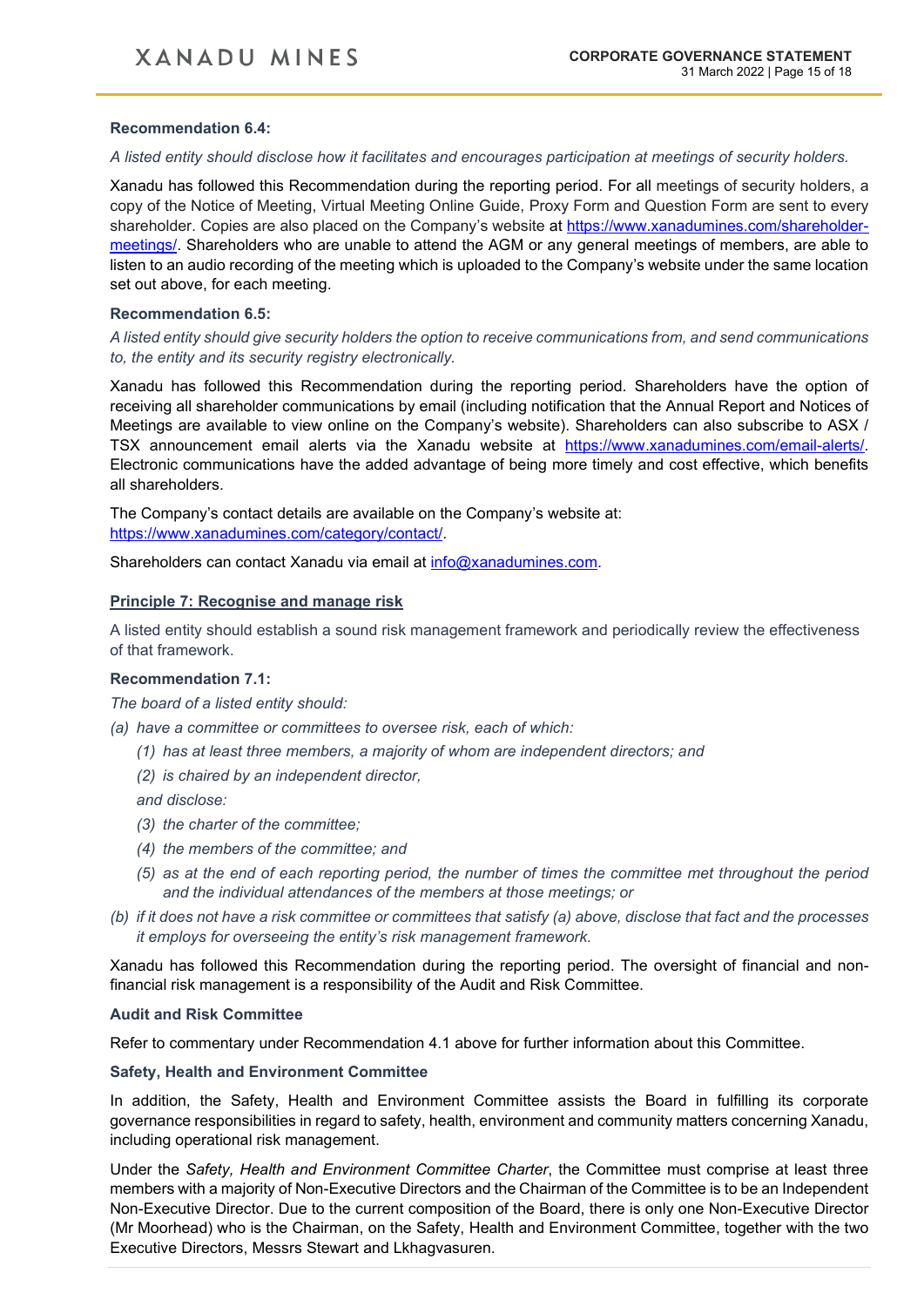The Company considers the Committee's members collectively have the mix of skills and expertise appropriate for the Committee to assist the Xanadu Board.

The profile of each of the Safety, Health and Environment Committee members and their attendance at Committee meetings during the reporting period are set out in the Directors' Report included in the Company's 2021 Annual Report.

The **Safety, Health and Environment Committee Charter** is available on the Company's website at [https://www.xanadumines.com/corporate-governance/.](https://www.xanadumines.com/corporate-governance/)

## **Recommendation 7.2:**

*The board or a committee of the board should:*

- *(a) review the entity's risk management framework at least annually to satisfy itself that it continues to be sound and that the entity is operating with due regard to the risk appetite set by the board; and*
- *(b) disclose, in relation to each reporting period, whether such a review has taken place.*

Xanadu has followed this Recommendation during the reporting period. As noted above, the oversight of financial and non-financial risk management is a responsibility of the Audit and Risk Committee. The Board has required Management to design, implement and maintain risk management and internal control systems to manage the Company's material business risks. The Board also requires Management to report to the Audit and Risk Committee at least every three months, confirming that those risks are being managed effectively.

During the reporting period, the Board received a number of formal reports from Management as to the effectiveness of the Company's management of its material strategic and operational risks. In addition, assurances were given by the CEO and the CFO to the Board at the time of approving the financial statements for the half-year ended 30 June 2021 and the full-year ended 31 December 2021, and for each of the Quarterly Activities Reports and Appendix 5B *Quarterly Cash Flow Reports*, which the Board considers adequate for the current size and scope of the Company's operations.

## **Recommendation 7.3:**

#### *A listed entity should disclose:*

- *(a) if it has an internal audit function, how the function is structured and what role it performs; or*
- *(b) if it does not have an internal audit function, that fact and the processes it employs for evaluating and continually improving the effectiveness of its risk management and internal control processes.*

Xanadu has not followed this Recommendation during the reporting period. Given the small size and scope of the Company's operations, the Board has not established an internal audit function. During the reporting period, the Audit and Risk Committee was responsible for oversight of the Company's internal processes and practices and assessing the effectiveness of the Company's risk management and internal control processes.

#### **Recommendation 7.4:**

*A listed entity should disclose whether it has any material exposure to economic, environmental and social sustainability risks and, if it does, how it manages or intends to manage those risks.*

Xanadu has followed this Recommendation during the reporting period. The Board recognises that material risks facing the Company are the more significant areas of uncertainty or exposure to the Company that could adversely affect the achievement of the Company's objectives and successful implementation of its business strategies.

Details about the Company's material business risks, such as political and regulatory risks, capital management and exchange rate and commodity price risks, and approach to managing these business risks are set out in the Management's Discussion and Analysis, set out in the 2021 Annual Report, a copy of which is available on the Company's website at [https://www.xanadumines.com/company-reports/.](https://www.xanadumines.com/company-reports/)

The Board considers these material risks as part of its periodic risk management review, based upon reports from the Safety, Health and Environment Committee, the Audit and Risk Committee or Senior Executives (including the Chief Executive Officer and Chief Geologist).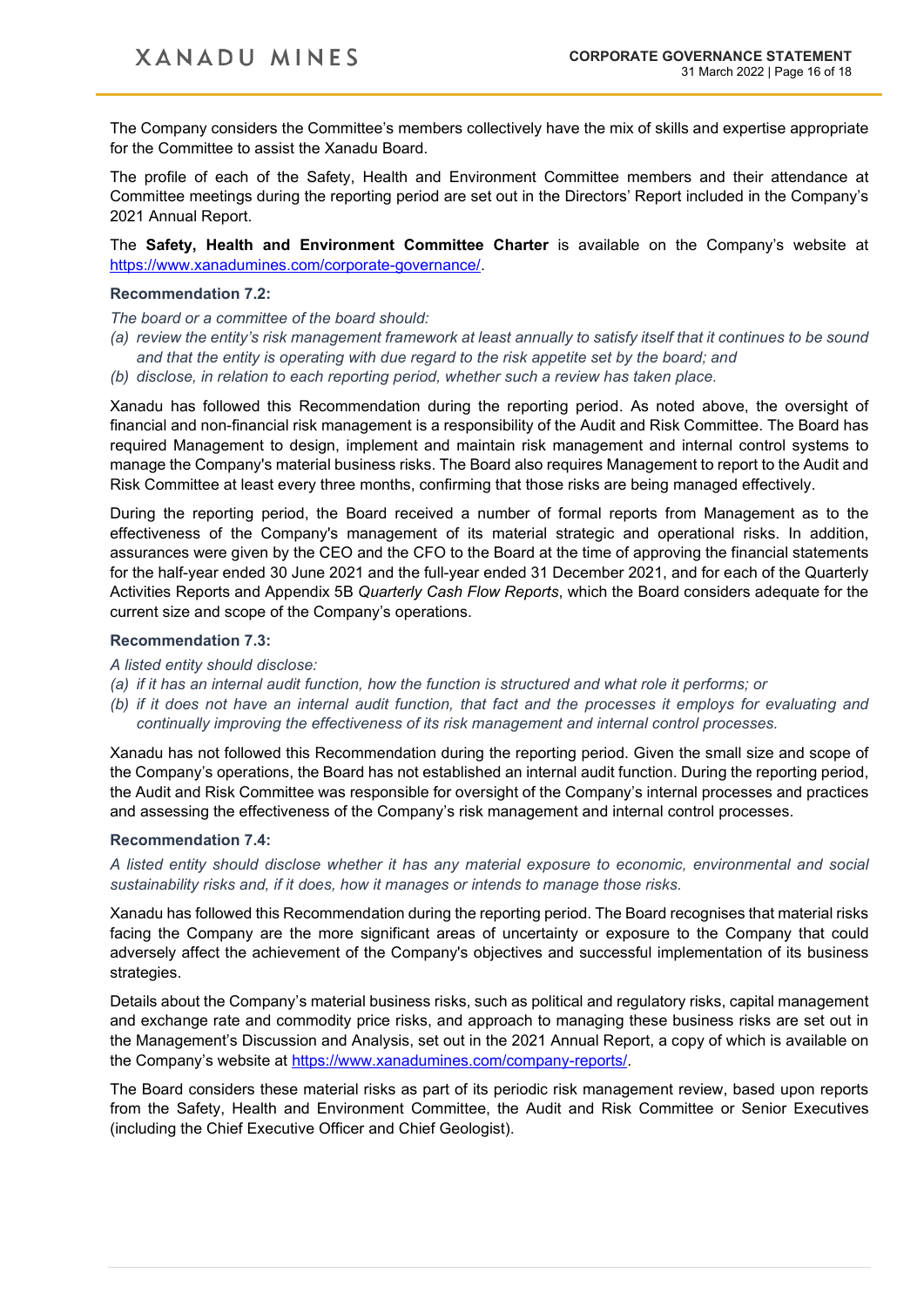## **Principle 8: Remunerate fairly and responsibly**

A listed entity should pay director remuneration sufficient to attract and retain high quality directors and design its executive remuneration to attract, retain and motivate high quality senior executives and to align their interests with the creation of value for security holders and with the entity's values and risk appetite.

#### **Recommendation 8.1:**

*The board of a listed entity should:*

*(a) have a remuneration committee which:* 

*(1) has at least three members, a majority of whom are independent directors; and* 

*(2) Is chaired by an independent director,* 

*and disclose:* 

- *(3) the charter of the committee;*
- *(4) the members of the committee; and*
- *(5) as at the end of each reporting period, the number of times the committee met throughout the period and the individual attendances of the members at those meetings; or*
- *(b) if it does not have a remuneration committee, disclose that fact and the processes it employs for setting the level and composition of remuneration for directors and senior executives and ensuring that such remuneration is appropriate and not excessive.*

Xanadu has followed this Recommendation during the reporting period. The Nomination and Remuneration Committee was established to assist the Board in fulfilling its corporate governance responsibilities in regard to remuneration related matters (amongst other items). Without limiting its scope, the Committee is to:

- review and make recommendations to the Board on the remuneration framework for Non-Executive Directors and Executive Directors and Senior Executives;
- review Senior Executive performance and any performance-related incentive recommendations; and
- review and recommend to the Board any awards under the Xanadu Incentive Equity Plan.

Refer to commentary under Recommendation 2.1 above for further information about this Committee.

#### **Recommendation 8.2:**

*A listed entity should separately disclose its policies and practices regarding the remuneration of non-executive directors and the remuneration of executive directors and other senior executives*.

Xanadu has followed this Recommendation during the reporting period. Non-Executive Directors are paid fees from an aggregate sum of \$350,000, approved by shareholders of the Company. The amount of aggregate remuneration sought to be approved by shareholders and the manner in which it is apportioned amongst Directors is reviewed annually. The Board considers fees paid and securities issued to Non-Executive Directors of comparable companies when undertaking the annual review, as well as the time commitment of directors in discharging duties at Board and Committee meetings and any additional assistance provided to the Company. Currently, the Non-Executive Director base fee is \$60,000 per annum and a Committee Chair receives \$4,000 per annum per committee. The Non-Executive Chairman receives a fee of \$120,000 per annum.

There are no retirement schemes for Non-Executive Directors, other than superannuation. Non-Executive Directors are remunerated at a fixed fee for time, commitment and responsibilities and their remuneration is not linked to the operating performance of the Company. From time to time and where appropriate, the Company may issue equity awards to Non-Executive Directors subject to shareholder approval..

Pay and rewards for Executive Directors and Senior Executives consists of a base salary and performance incentives. Long term performance incentives are delivered via options granted at the discretion of the Board and subject to obtaining the relevant shareholder approvals.

Senior Executives are offered a competitive level of total remuneration at market rates and these are reviewed annually to ensure market competitiveness.

Details of remuneration, including the Company's policy on remuneration, are contained in the Remuneration Report which forms part of the Directors' Report included in the Company's 2021 Annual Report. The Company's remuneration policies are reflected in the Company's Remuneration Philosophy (as set out at the start of the Remuneration Report).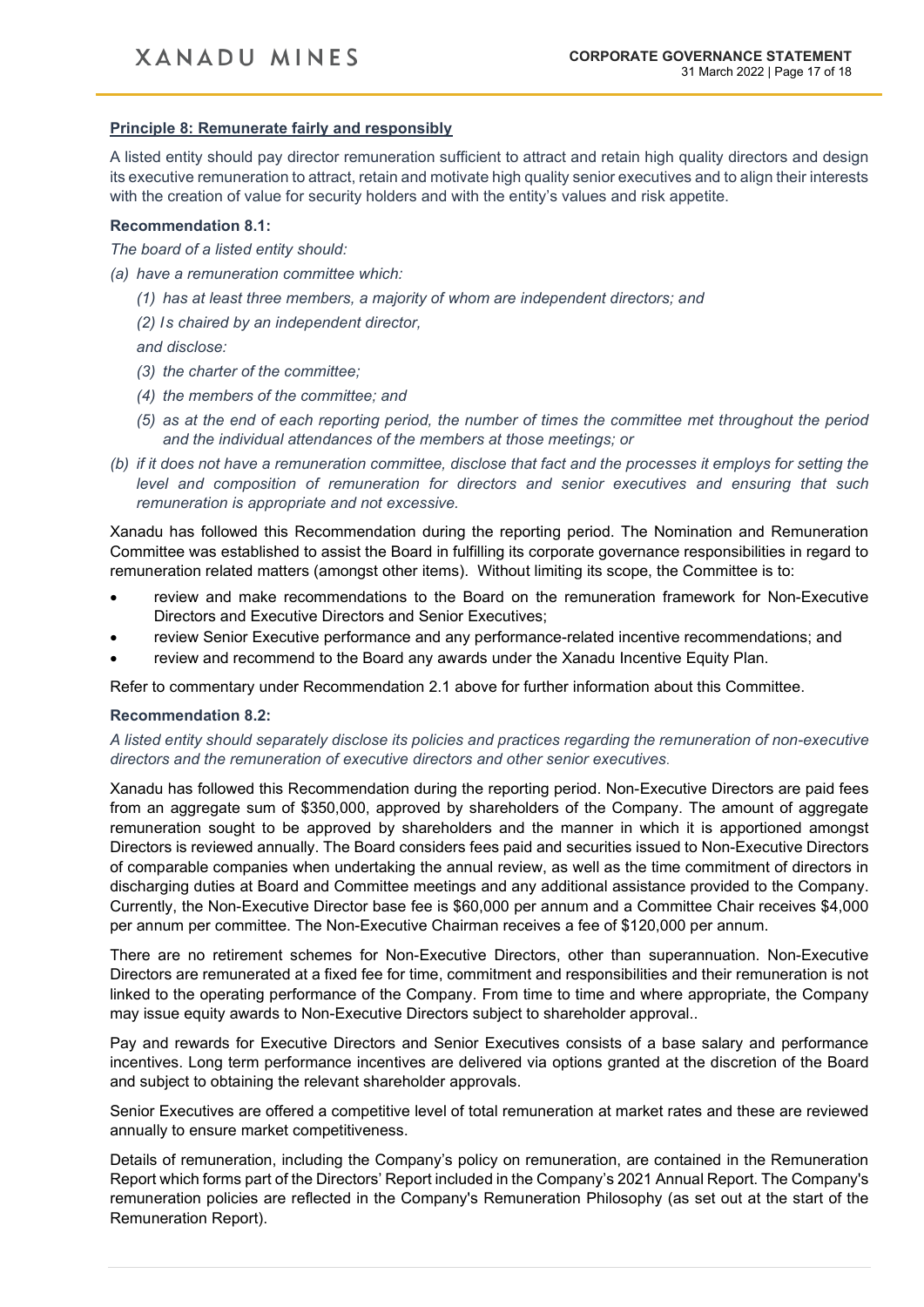The Company's Remuneration Philosophy is to establish competitive remuneration, including performance incentives, consistent with the Company's long term development and success, to ensure remuneration is fair and reasonable, taking into account all relevant factors, and within appropriate controls or limits, ensure performance and remuneration are appropriately linked, that all remuneration packages are reviewed annually or on an ongoing basis in accordance with Management's remuneration packages and that retirement benefits or termination payments (other than notice periods) will not be provided or agreed other than in exceptional circumstances.

#### **Recommendation 8.3:**

*A listed entity which has an equity-based remuneration scheme should:*

- *(a) have a policy on whether participants are permitted to enter into transactions (whether through the use of derivatives or otherwise) which limit the economic risk of participating in the scheme; and*
- *(b) disclose that policy or a summary of it.*

Xanadu has followed this Recommendation during the reporting period. In accordance with the Company's *Securities Trading Policy,* Directors and Senior Executives are not permitted to enter into transactions with securities (or any derivative thereof) in associated products which limit the economic risk of any unvested entitlements awarded under any equity-based remuneration scheme currently in operation or which will be offered by the Company in the future.

Refer to commentary under Recommendation 3.2 above for further information about the Securities Trading Policy.

The **Securities Trading Policy** is available on the Company's website at: [https://www.xanadumines.com/corporate-governance/.](https://www.xanadumines.com/corporate-governance/)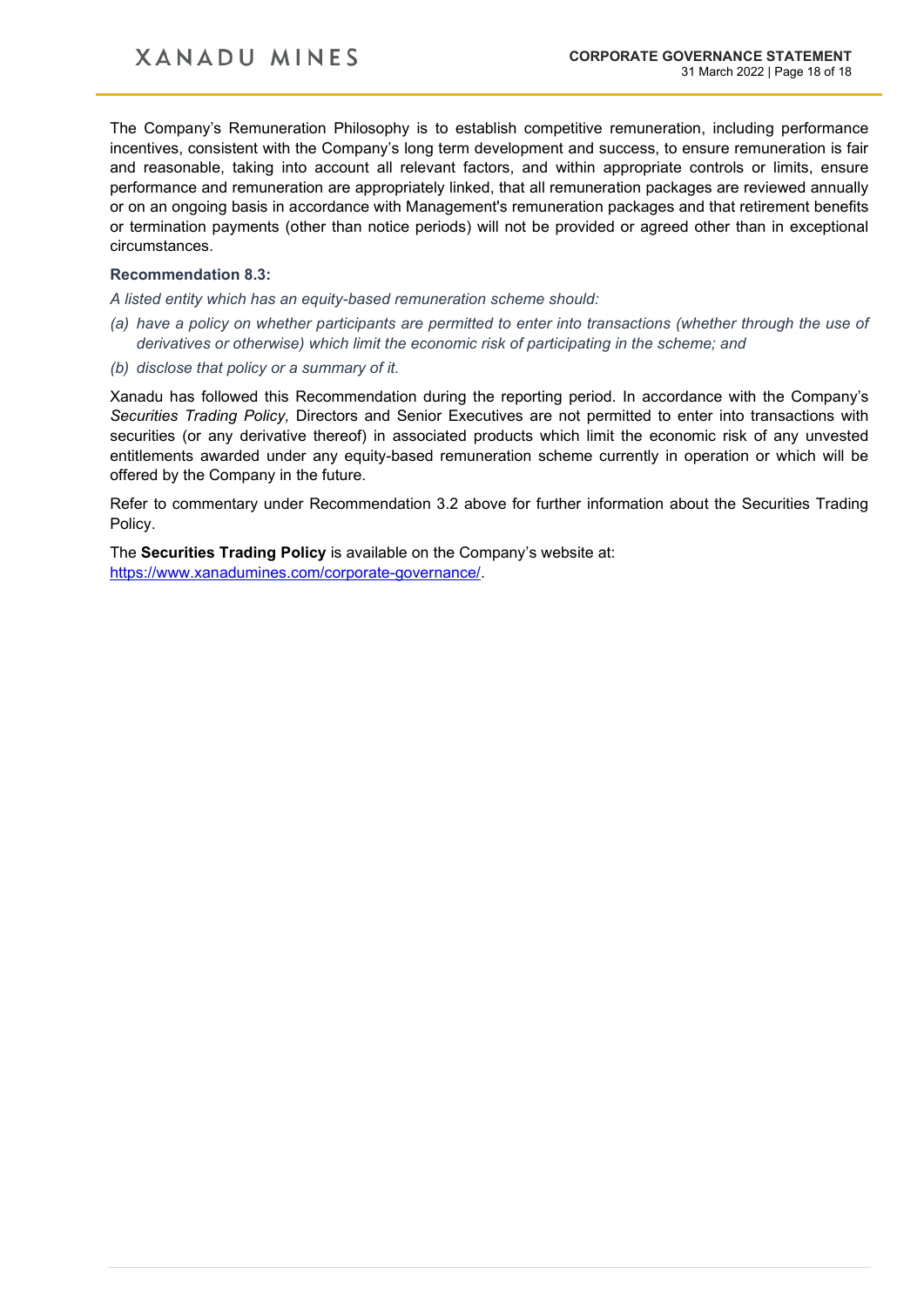# **Appendix 4G**

## **Key to Disclosures Corporate Governance Council Principles and Recommendations**

Name of entity

| Xanadu Mines Ltd |                       |
|------------------|-----------------------|
| <b>ABN</b>       | Financial year ended: |
|                  |                       |

92 114 249 026 31 December 2021

Our corporate governance statement<sup>[1](#page-18-0)</sup> for the period above can be found at:<sup>[2](#page-18-1)</sup>

☐ These pages of our annual report:

 $\boxtimes$  This URL on our<br>website:

<https://www.xanadumines.com/site/about/corporate-governance>

The Corporate Governance Statement is accurate and up to date as at 31 March 2022 and has been approved by the board.

The annexure includes a key to where our corporate governance disclosures can be located.<sup>[3](#page-18-2)</sup>

Date: 31 March 2022

Name of authorised officer authorising lodgement: Phil Mackey, Company Secretary

See notes 4 and 5 below for further instructions on how to complete this form.

<span id="page-18-0"></span> $1$  "Corporate governance statement" is defined in Listing Rule 19.12 to mean the statement referred to in Listing Rule 4.10.3 which discloses the extent to which an entity has followed the recommendations set by the ASX Corporate Governance Council during a particular reporting period.

Listing Rule 4.10.3 requires an entity that is included in the official list as an ASX Listing to include in its annual report either a corporate governance statement that meets the requirements of that rule or the URL of the page on its website where such a statement is located. The corporate governance statement must disclose the extent to which the entity has followed the recommendations set by the ASX Corporate Governance Council during the reporting period. If the entity has not followed a recommendation for any part of the reporting period, its corporate governance statement must separately identify that recommendation and the period during which it was not followed and state its reasons for not following the recommendation and what (if any) alternative governance practices it adopted in lieu of the recommendation during that period.

Under Listing Rule 4.7.4, if an entity chooses to include its corporate governance statement on its website rather than in its annual report, it must lodge a copy of the corporate governance statement with ASX at the same time as it lodges its annual report with ASX. The corporate governance statement must be current as at the effective date specified in that statement for the purposes of Listing Rule 4.10.3.

Under Listing Rule 4.7.3, an entity must also lodge with ASX a completed Appendix 4G at the same time as it lodges its annual report with ASX. The Appendix 4G serves a dual purpose. It acts as a key designed to assist readers to locate the governance disclosures made by a listed entity under Listing Rule 4.10.3 and under the ASX Corporate Governance Council's recommendations. It also acts as a verification tool for listed entities to confirm that they have met the disclosure requirements of Listing Rule 4.10.3.

The Appendix 4G is not a substitute for, and is not to be confused with, the entity's corporate governance statement. They serve different purposes and an entity must produce each of them separately.

<span id="page-18-1"></span> $2$  Tick whichever option is correct and then complete the page number(s) of the annual report, or the URL of the web page, where your corporate governance statement can be found. You can, if you wish, delete the option which is not applicable.

<span id="page-18-2"></span> $3$  Throughout this form, where you are given two or more options to select, you can, if you wish, delete any option which is not applicable and just retain the option that is applicable. If you select an option that includes " $OR$ " at the end of the selection and you delete the other options, you can also, if you wish, delete the "OR" at the end of the selection.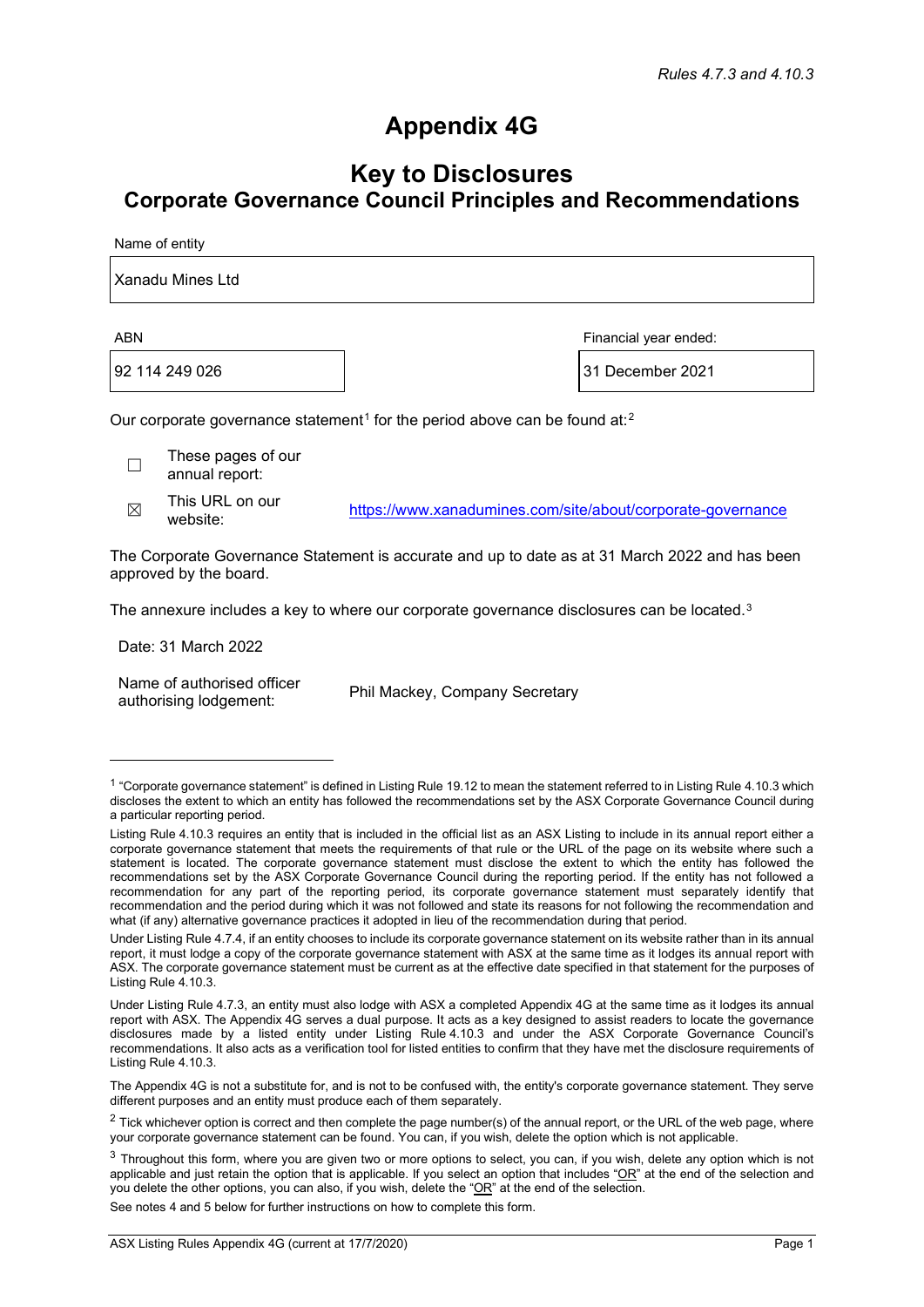## <span id="page-19-1"></span><span id="page-19-0"></span>**ANNEXURE – KEY TO CORPORATE GOVERNANCE DISCLOSURES**

|     | <b>Corporate Governance Council recommendation</b>                                                                                                                                                                                                                                                                                                  | Where a box below is ticked, $4$ we have followed the<br>recommendation in full for the whole of the period above. We<br>have disclosed this in our Corporate Governance Statement: | Where a box below is ticked, we have NOT followed the<br>recommendation in full for the whole of the period above. Our<br>reasons for not doing so are: <sup>5</sup> |
|-----|-----------------------------------------------------------------------------------------------------------------------------------------------------------------------------------------------------------------------------------------------------------------------------------------------------------------------------------------------------|-------------------------------------------------------------------------------------------------------------------------------------------------------------------------------------|----------------------------------------------------------------------------------------------------------------------------------------------------------------------|
|     | <b>PRINCIPLE 1 – LAY SOLID FOUNDATIONS FOR MANAGEMENT AND OVERSIGHT</b>                                                                                                                                                                                                                                                                             |                                                                                                                                                                                     |                                                                                                                                                                      |
| 1.1 | A listed entity should have and disclose a board charter setting<br>out:<br>the respective roles and responsibilities of its board and<br>(a)<br>management; and<br>those matters expressly reserved to the board and those<br>(b)<br>delegated to management.                                                                                      | $\boxtimes$<br>and we have disclosed a copy of our board charter at:<br>https://www.xanadumines.com/site/about/corporate-governance                                                 | set out in our Corporate Governance Statement OR<br>⊏<br>we are an externally managed entity and this recommendation<br>is therefore not applicable                  |
| 1.2 | A listed entity should:<br>undertake appropriate checks before appointing a director or<br>(a)<br>senior executive or putting someone forward for election as<br>a director; and<br>provide security holders with all material information in its<br>(b)<br>possession relevant to a decision on whether or not to elect<br>or re-elect a director. | ⊠                                                                                                                                                                                   | set out in our Corporate Governance Statement OR<br>□<br>we are an externally managed entity and this recommendation<br>is therefore not applicable                  |
| 1.3 | A listed entity should have a written agreement with each director<br>and senior executive setting out the terms of their appointment.                                                                                                                                                                                                              | $\boxtimes$                                                                                                                                                                         | set out in our Corporate Governance Statement OR<br>⊔<br>we are an externally managed entity and this recommendation<br>is therefore not applicable                  |
| 1.4 | The company secretary of a listed entity should be accountable<br>directly to the board, through the chair, on all matters to do with<br>the proper functioning of the board.                                                                                                                                                                       | $\boxtimes$                                                                                                                                                                         | set out in our Corporate Governance Statement OR<br>we are an externally managed entity and this recommendation<br>is therefore not applicable                       |

<sup>&</sup>lt;sup>4</sup> Tick the box in this column only if you have followed the relevant recommendation in full for the whole of the period above. Where the recommendation has a disclosure obligation attached, you must insert the location where that disclosure has been made, where indicated by the line with "*insert location*" underneath. If the disclosure in question has been made in your corporate governance statement, you need only insert "our corporate governance statement". If the disclosure has been made in your annual report, you should insert the page number(s) of your annual report (eg "pages 10-12 of our annual report"). If the disclosure has been made on your website, you should insert the URL of the web page where the disclosure has been made or can be accessed (eg "www.entityname.com.au/corporate governance/charters/").

<sup>&</sup>lt;sup>5</sup> If you have followed all of the Council's recommendations in full for the whole of the period above, you can, if you wish, delete this column from the form and re-format it.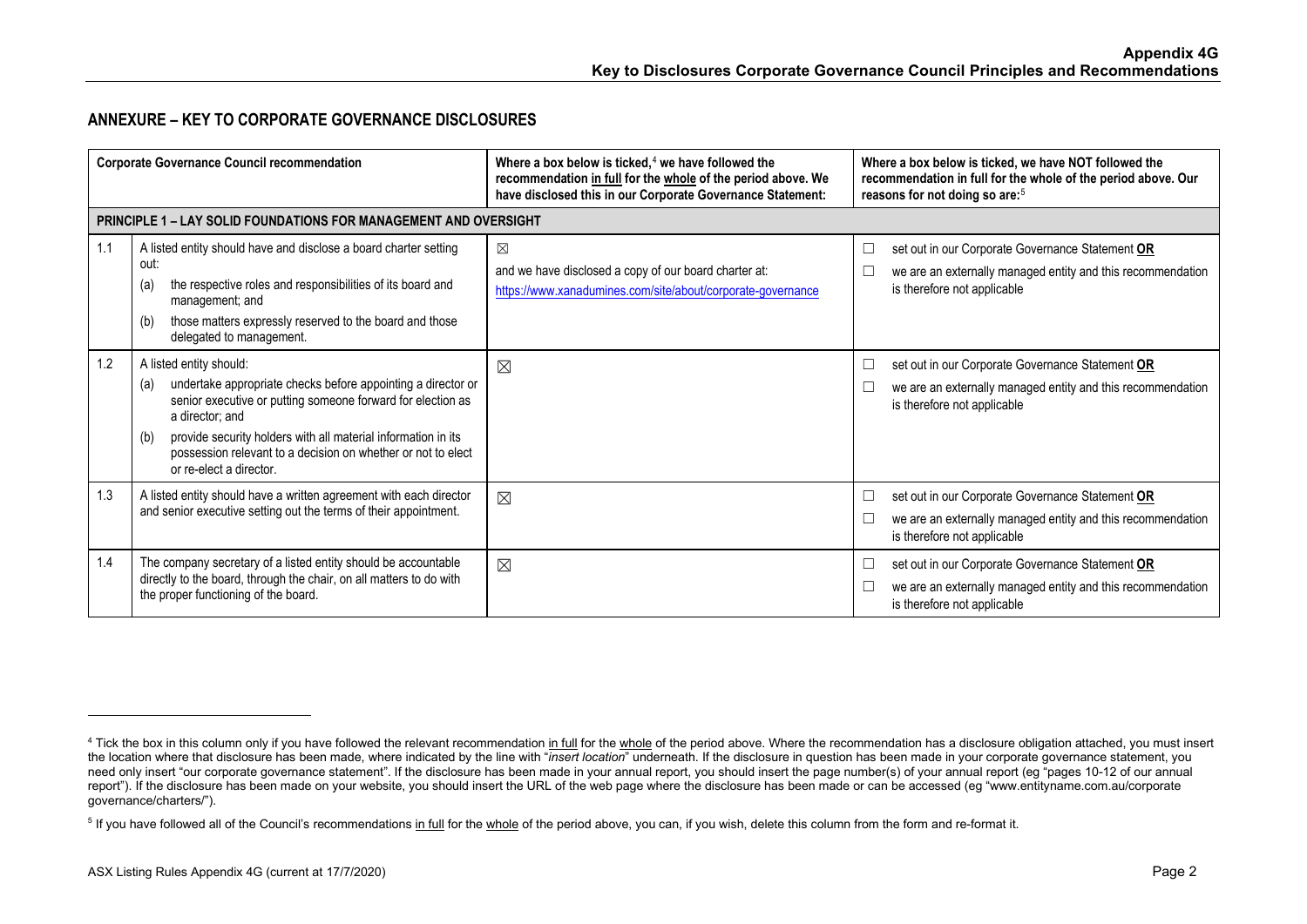|     | <b>Corporate Governance Council recommendation</b>                                                                                                                                                                                                                                                                                                                                                                                                                                                                                                                                                                                                                                                                                                                                                                                                                                                                                                                                                                                                                                                                                                                                                                                                                  | Where a box below is ticked, $4$ we have followed the<br>recommendation in full for the whole of the period above. We<br>have disclosed this in our Corporate Governance Statement:                                                                                                                                                                                                                                                                                          | Where a box below is ticked, we have NOT followed the<br>recommendation in full for the whole of the period above. Our<br>reasons for not doing so are: <sup>5</sup> |
|-----|---------------------------------------------------------------------------------------------------------------------------------------------------------------------------------------------------------------------------------------------------------------------------------------------------------------------------------------------------------------------------------------------------------------------------------------------------------------------------------------------------------------------------------------------------------------------------------------------------------------------------------------------------------------------------------------------------------------------------------------------------------------------------------------------------------------------------------------------------------------------------------------------------------------------------------------------------------------------------------------------------------------------------------------------------------------------------------------------------------------------------------------------------------------------------------------------------------------------------------------------------------------------|------------------------------------------------------------------------------------------------------------------------------------------------------------------------------------------------------------------------------------------------------------------------------------------------------------------------------------------------------------------------------------------------------------------------------------------------------------------------------|----------------------------------------------------------------------------------------------------------------------------------------------------------------------|
| 1.5 | A listed entity should:<br>have and disclose a diversity policy;<br>(a)<br>through its board or a committee of the board set<br>(b)<br>measurable objectives for achieving gender diversity in the<br>composition of its board, senior executives and workforce<br>generally; and<br>disclose in relation to each reporting period:<br>(c)<br>the measurable objectives set for that period to<br>(1)<br>achieve gender diversity;<br>the entity's progress towards achieving those<br>(2)<br>objectives; and<br>either:<br>(3)<br>the respective proportions of men and women<br>(A)<br>on the board, in senior executive positions and<br>across the whole workforce (including how the<br>entity has defined "senior executive" for these<br>purposes); or<br>if the entity is a "relevant employer" under the<br>(B)<br>Workplace Gender Equality Act, the entity's<br>most recent "Gender Equality Indicators", as<br>defined in and published under that Act.<br>If the entity was in the S&P / ASX 300 Index at the<br>commencement of the reporting period, the measurable objective<br>for achieving gender diversity in the composition of its board<br>should be to have not less than 30% of its directors of each<br>gender within a specified period. | $\Box$<br>and we have disclosed a copy of our diversity policy at:<br>[insert location]<br>and we have disclosed the information referred to in paragraph (c)<br>at:<br>[insert location]<br>and if we were included in the S&P / ASX 300 Index at the<br>commencement of the reporting period our measurable objective for<br>achieving gender diversity in the composition of its board of not less<br>than 30% of its directors of each gender within a specified period. | set out in our Corporate Governance Statement OR<br>⊠<br>П<br>we are an externally managed entity and this recommendation<br>is therefore not applicable             |
| 1.6 | A listed entity should:<br>have and disclose a process for periodically evaluating the<br>(a)<br>performance of the board, its committees and individual<br>directors; and<br>disclose for each reporting period whether a performance<br>(b)<br>evaluation has been undertaken in accordance with that<br>process during or in respect of that period.                                                                                                                                                                                                                                                                                                                                                                                                                                                                                                                                                                                                                                                                                                                                                                                                                                                                                                             | $\boxtimes$<br>and we have disclosed the evaluation process referred to in<br>paragraph (a),<br>and whether a performance evaluation was undertaken for the<br>reporting period in accordance with that process,<br>is in our Corporate Governance Statement in the commentary under<br>Recommendation 1.6.<br>A copy of the Corporate Governance Statement is found at:<br>https://www.xanadumines.com/site/about/corporate-governance                                      | set out in our Corporate Governance Statement OR<br>$\Box$<br>we are an externally managed entity and this recommendation<br>$\Box$<br>is therefore not applicable   |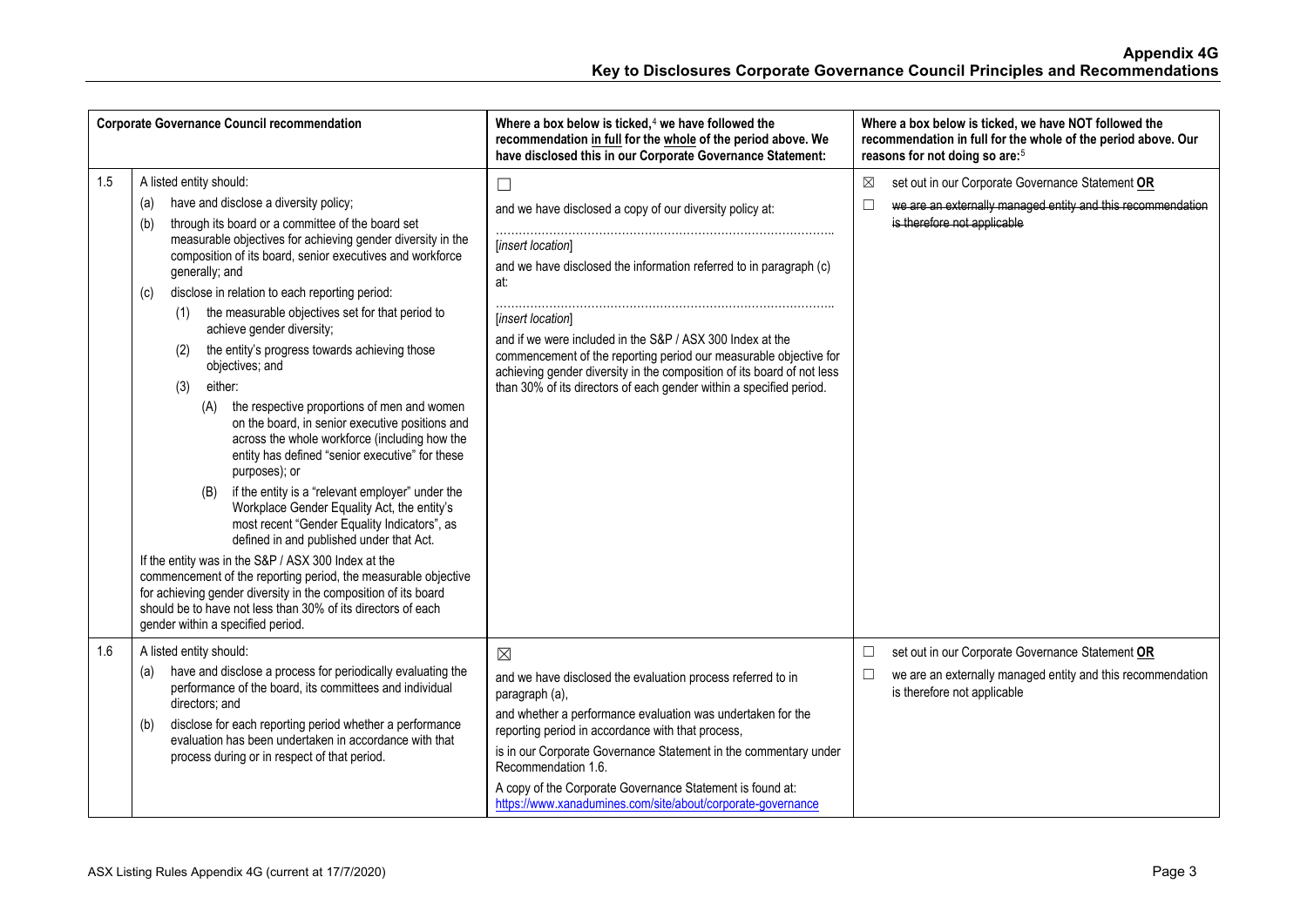| <b>Corporate Governance Council recommendation</b>                                                                                                                                                                                                                      | Where a box below is ticked, $4$ we have followed the<br>recommendation in full for the whole of the period above. We<br>have disclosed this in our Corporate Governance Statement:                    | Where a box below is ticked, we have NOT followed the<br>recommendation in full for the whole of the period above. Our<br>reasons for not doing so are: <sup>5</sup> |
|-------------------------------------------------------------------------------------------------------------------------------------------------------------------------------------------------------------------------------------------------------------------------|--------------------------------------------------------------------------------------------------------------------------------------------------------------------------------------------------------|----------------------------------------------------------------------------------------------------------------------------------------------------------------------|
| A listed entity should:                                                                                                                                                                                                                                                 | $\boxtimes$                                                                                                                                                                                            | set out in our Corporate Governance Statement OR                                                                                                                     |
| have and disclose a process for evaluating the performance<br>(a)<br>of its senior executives at least once every reporting period;<br>and<br>disclose for each reporting period whether a performance<br>(b)<br>evaluation has been undertaken in accordance with that | and we have disclosed the evaluation process referred to in<br>paragraph (a), and:<br>and whether a performance evaluation was undertaken for the<br>reporting period in accordance with that process, | we are an externally managed entity and this recommendation<br>is therefore not applicable                                                                           |
| process during or in respect of that period.                                                                                                                                                                                                                            | is in our Corporate Governance Statement in the commentary under<br>Recommendation 1.7.                                                                                                                |                                                                                                                                                                      |
|                                                                                                                                                                                                                                                                         | A copy of the Corporate Governance Statement is found at:<br>https://www.xanadumines.com/site/about/corporate-governance                                                                               |                                                                                                                                                                      |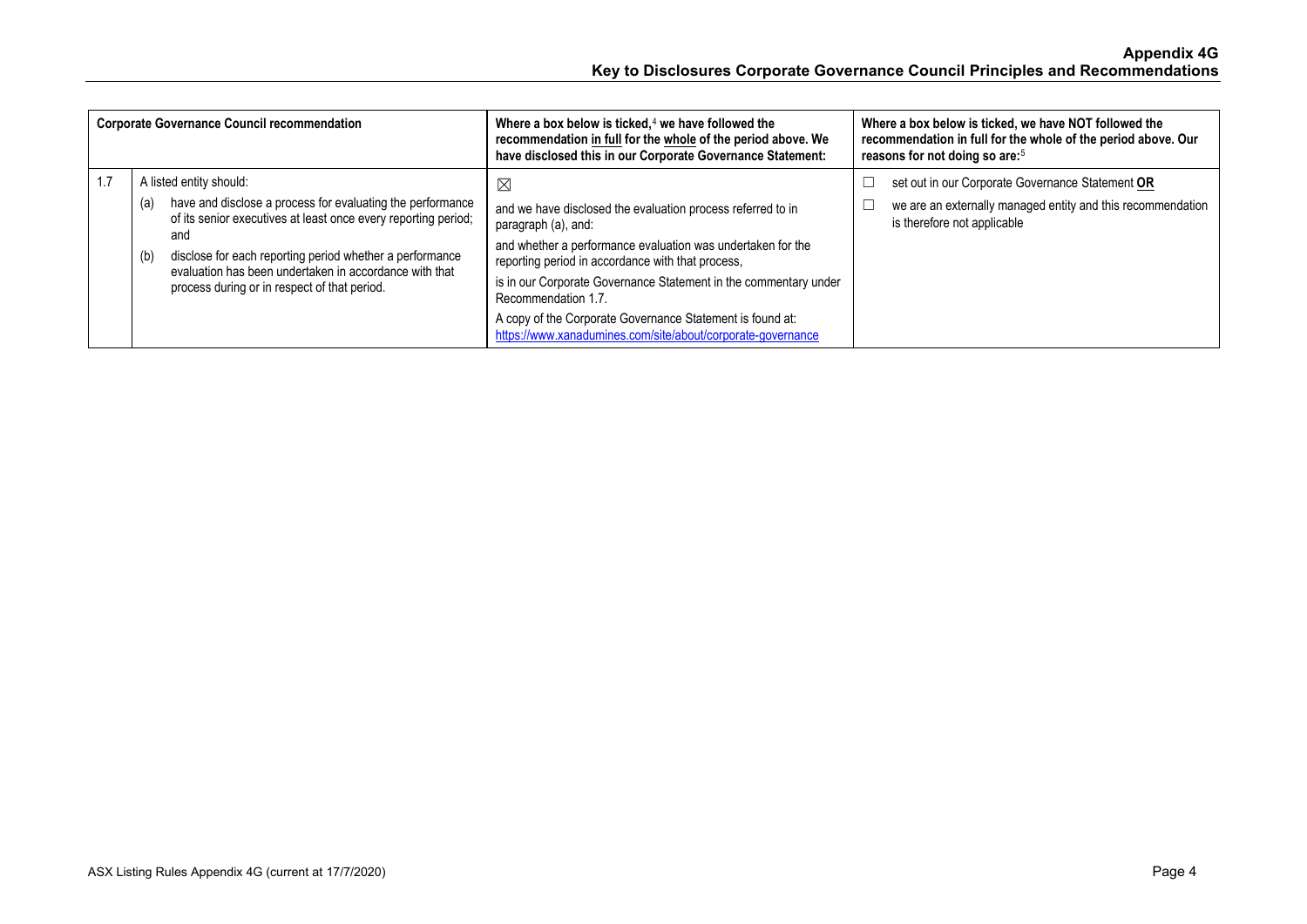|     | <b>Corporate Governance Council recommendation</b>                                                                                                                                                                                                                                                                                                                                                                                                                                                                                                                                                                                                                                                                                                                                                                                                                                 | Where a box below is ticked, $4$ we have followed the<br>recommendation in full for the whole of the period above. We<br>have disclosed this in our Corporate Governance Statement:                                                                                                                                                                                                                                                                                                                                                                                                                                                                                                                                                                                                                                                                                                   | Where a box below is ticked, we have NOT followed the<br>recommendation in full for the whole of the period above. Our<br>reasons for not doing so are: <sup>5</sup>                                |
|-----|------------------------------------------------------------------------------------------------------------------------------------------------------------------------------------------------------------------------------------------------------------------------------------------------------------------------------------------------------------------------------------------------------------------------------------------------------------------------------------------------------------------------------------------------------------------------------------------------------------------------------------------------------------------------------------------------------------------------------------------------------------------------------------------------------------------------------------------------------------------------------------|---------------------------------------------------------------------------------------------------------------------------------------------------------------------------------------------------------------------------------------------------------------------------------------------------------------------------------------------------------------------------------------------------------------------------------------------------------------------------------------------------------------------------------------------------------------------------------------------------------------------------------------------------------------------------------------------------------------------------------------------------------------------------------------------------------------------------------------------------------------------------------------|-----------------------------------------------------------------------------------------------------------------------------------------------------------------------------------------------------|
|     | <b>PRINCIPLE 2 - STRUCTURE THE BOARD TO BE EFFECTIVE AND ADD VALUE</b>                                                                                                                                                                                                                                                                                                                                                                                                                                                                                                                                                                                                                                                                                                                                                                                                             |                                                                                                                                                                                                                                                                                                                                                                                                                                                                                                                                                                                                                                                                                                                                                                                                                                                                                       |                                                                                                                                                                                                     |
| 2.1 | The board of a listed entity should:<br>have a nomination committee which:<br>(a)<br>has at least three members, a majority of whom are<br>(1)<br>independent directors; and<br>is chaired by an independent director,<br>(2)<br>and disclose:<br>the charter of the committee:<br>(3)<br>the members of the committee; and<br>(4)<br>as at the end of each reporting period, the number<br>(5)<br>of times the committee met throughout the period<br>and the individual attendances of the members at<br>those meetings; or<br>if it does not have a nomination committee, disclose that<br>(b)<br>fact and the processes it employs to address board<br>succession issues and to ensure that the board has the<br>appropriate balance of skills, knowledge, experience,<br>independence and diversity to enable it to discharge its<br>duties and responsibilities effectively. | $\boxtimes$<br>[If the entity complies with paragraph (a):]<br>and we have disclosed a copy of the charter of the committee at:<br>https://www.xanadumines.com/site/about/corporate-governance<br>[insert location]<br>and the information referred to in paragraphs (4) and (5), in our 2021<br>Annual Report. A copy of the 2021 Annual Report is found at:<br>https://www.xanadumines.com/site/investor-centre/annual-reports<br>[insert location]<br>[If the entity complies with paragraph (b):]<br>and we have disclosed the fact that we do not have a nomination<br>committee and the processes we employ to address board<br>succession issues and to ensure that the board has the appropriate<br>balance of skills, knowledge, experience, independence and<br>diversity to enable it to discharge its duties and responsibilities<br>effectively at:<br>[insert location] | set out in our Corporate Governance Statement in the<br>□<br>commentary under Recommendation 2.1<br>we are an externally managed entity and this recommendation<br>□<br>is therefore not applicable |
| 2.2 | A listed entity should have and disclose a board skills matrix<br>setting out the mix of skills that the board currently has or is<br>looking to achieve in its membership.                                                                                                                                                                                                                                                                                                                                                                                                                                                                                                                                                                                                                                                                                                        | ⊠<br>and we have disclosed our board skills matrix in our Corporate<br>Governance Statement in the commentary under Recommendation<br>2.2<br>A copy of the Corporate Governance Statement is found at:<br>https://www.xanadumines.com/site/about/corporate-governance                                                                                                                                                                                                                                                                                                                                                                                                                                                                                                                                                                                                                 | $\Box$<br>set out in our Corporate Governance Statement OR<br>we are an externally managed entity and this recommendation<br>⊏<br>is therefore not applicable                                       |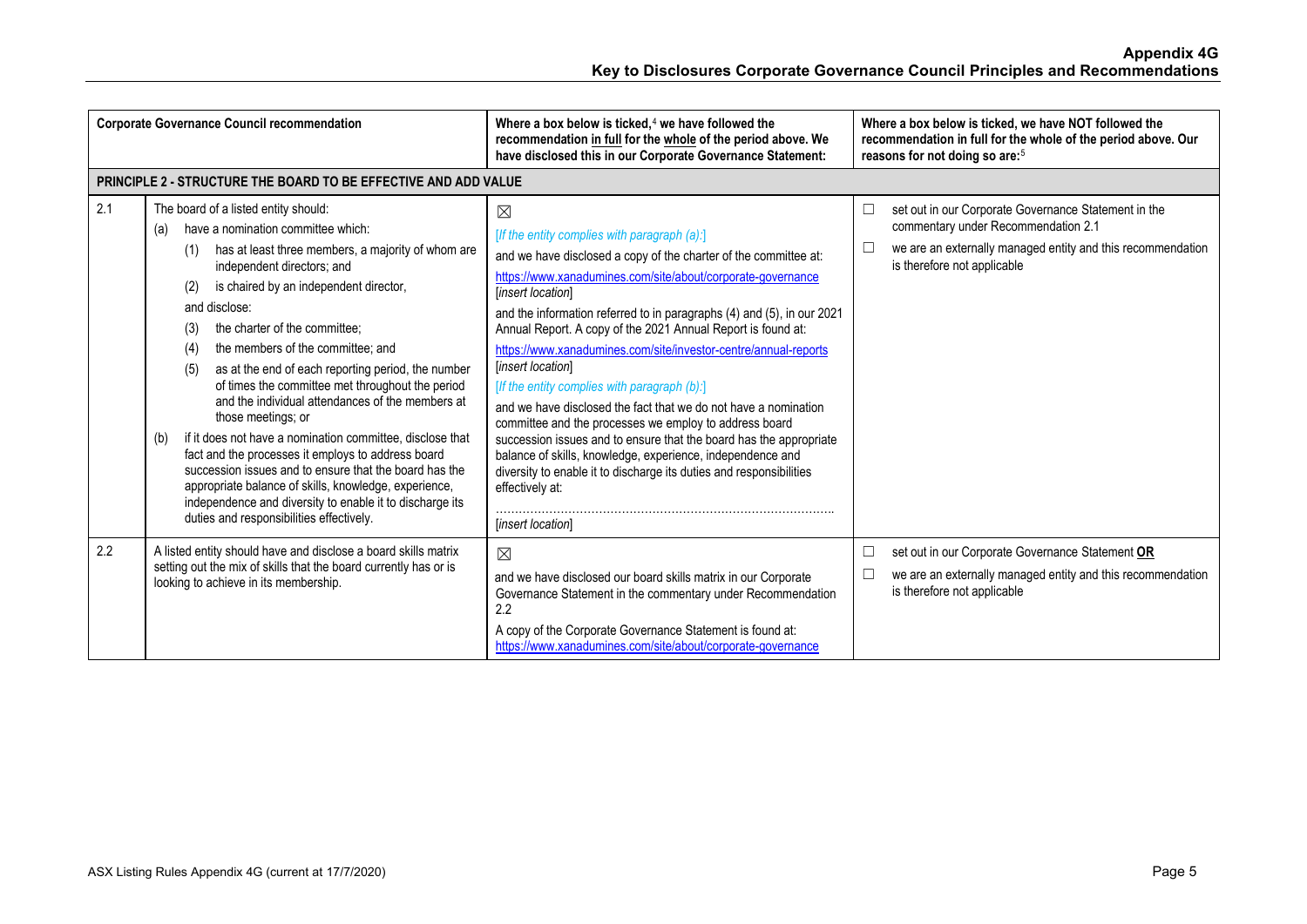|     | <b>Corporate Governance Council recommendation</b>                                                                                                                                                                                                                                                                                                                                                                                                                                                                                        | Where a box below is ticked, <sup>4</sup> we have followed the<br>recommendation in full for the whole of the period above. We<br>have disclosed this in our Corporate Governance Statement:                                                                                                                                                                                                                                                                 | Where a box below is ticked, we have NOT followed the<br>recommendation in full for the whole of the period above. Our<br>reasons for not doing so are: <sup>5</sup>                                                                                                |
|-----|-------------------------------------------------------------------------------------------------------------------------------------------------------------------------------------------------------------------------------------------------------------------------------------------------------------------------------------------------------------------------------------------------------------------------------------------------------------------------------------------------------------------------------------------|--------------------------------------------------------------------------------------------------------------------------------------------------------------------------------------------------------------------------------------------------------------------------------------------------------------------------------------------------------------------------------------------------------------------------------------------------------------|---------------------------------------------------------------------------------------------------------------------------------------------------------------------------------------------------------------------------------------------------------------------|
| 2.3 | A listed entity should disclose:<br>the names of the directors considered by the board to be<br>(a)<br>independent directors;<br>if a director has an interest, position, affiliation or<br>(b)<br>relationship of the type described in Box 2.3 but the board<br>is of the opinion that it does not compromise the<br>independence of the director, the nature of the interest,<br>position or relationship in question and an explanation of<br>why the board is of that opinion; and<br>the length of service of each director.<br>(c) | $\boxtimes$<br>and we have disclosed the names of the directors considered by the<br>board to be independent directors, and<br>where applicable, the information referred to in paragraph (b), and<br>the length of service of each director in our Corporate Governance<br>Statement in the commentary under Recommendation 2.3<br>A copy of the Corporate Governance Statement is found at:<br>https://www.xanadumines.com/site/about/corporate-governance | set out in our Corporate Governance Statement<br>$\Box$                                                                                                                                                                                                             |
| 2.4 | A majority of the board of a listed entity should be independent<br>directors.                                                                                                                                                                                                                                                                                                                                                                                                                                                            | $\boxtimes$                                                                                                                                                                                                                                                                                                                                                                                                                                                  | set out in our Corporate Governance Statement in our<br>$\Box$<br>Corporate Governance Statement in the commentary under<br>Recommendation 2.3<br><b>OR</b><br>we are an externally managed entity and this recommendation<br>$\Box$<br>is therefore not applicable |
| 2.5 | The chair of the board of a listed entity should be an<br>independent director and, in particular, should not be the same<br>person as the CEO of the entity.                                                                                                                                                                                                                                                                                                                                                                             | $\boxtimes$                                                                                                                                                                                                                                                                                                                                                                                                                                                  | set out in our Corporate Governance Statement OR<br>$\Box$<br>we are an externally managed entity and this recommendation<br>$\Box$<br>is therefore not applicable                                                                                                  |
| 2.6 | A listed entity should have a program for inducting new<br>directors and for periodically reviewing whether there is a need<br>for existing directors to undertake professional development to<br>maintain the skills and knowledge needed to perform their role<br>as directors effectively.                                                                                                                                                                                                                                             | $\boxtimes$                                                                                                                                                                                                                                                                                                                                                                                                                                                  | set out in our Corporate Governance Statement OR<br>$\Box$<br>we are an externally managed entity and this recommendation<br>$\Box$<br>is therefore not applicable                                                                                                  |
|     | PRINCIPLE 3 - INSTIL A CULTURE OF ACTING LAWFULLY, ETHICALLY AND RESPONSIBLY                                                                                                                                                                                                                                                                                                                                                                                                                                                              |                                                                                                                                                                                                                                                                                                                                                                                                                                                              |                                                                                                                                                                                                                                                                     |
| 3.1 | A listed entity should articulate and disclose its values.                                                                                                                                                                                                                                                                                                                                                                                                                                                                                | $\boxtimes$<br>and we have disclosed our Statement of Values at:<br>https://www.xanadumines.com/site/about/corporate-governance                                                                                                                                                                                                                                                                                                                              | set out in our Corporate Governance Statement<br>$\Box$                                                                                                                                                                                                             |
| 3.2 | A listed entity should:<br>have and disclose a code of conduct for its directors,<br>(a)<br>senior executives and employees; and<br>ensure that the board or a committee of the board is<br>(b)<br>informed of any material breaches of that code.                                                                                                                                                                                                                                                                                        | $\boxtimes$<br>and we have disclosed our code of conduct at:<br>https://www.xanadumines.com/site/about/corporate-governance                                                                                                                                                                                                                                                                                                                                  | set out in our Corporate Governance Statement<br>$\Box$                                                                                                                                                                                                             |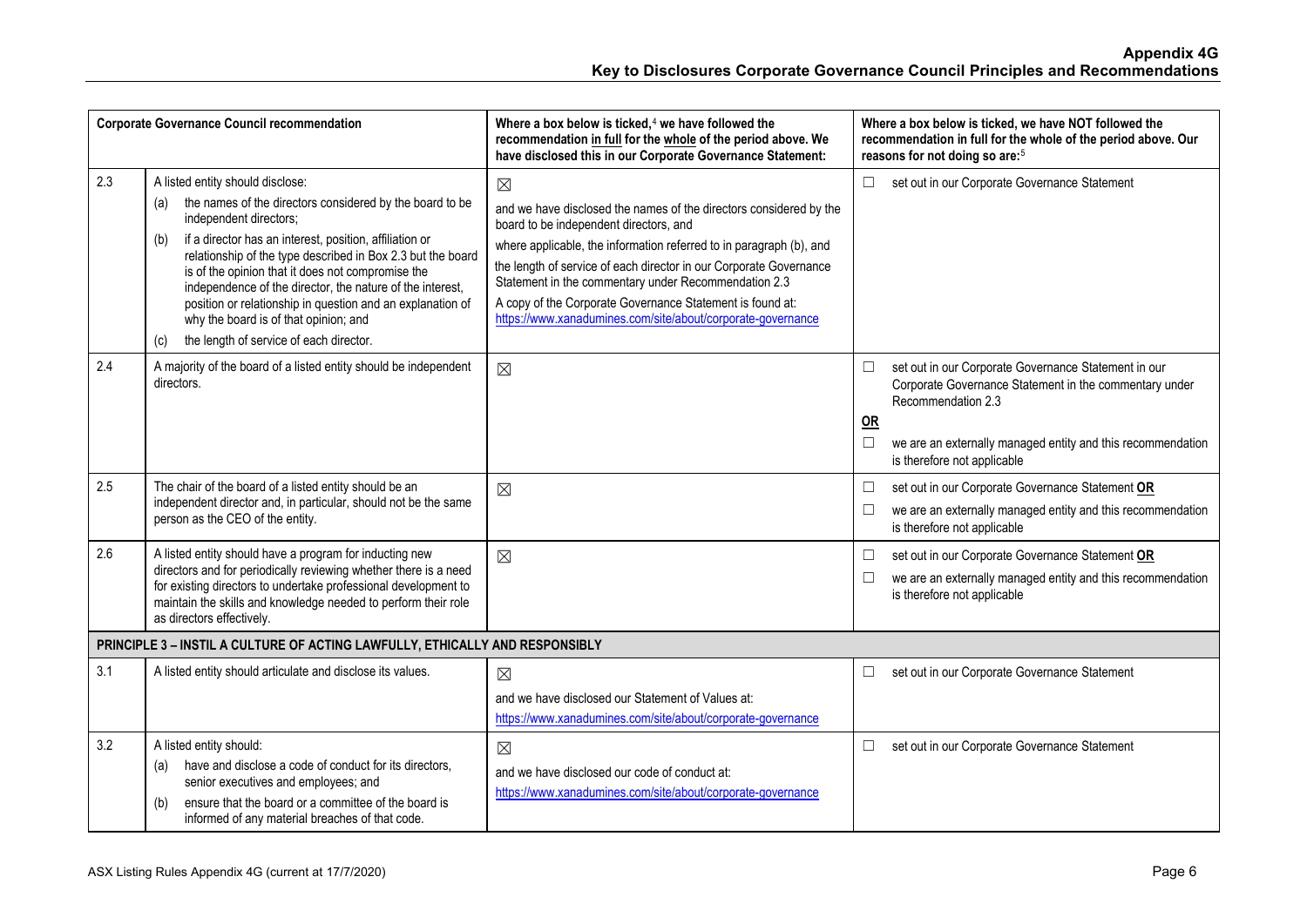|     | <b>Corporate Governance Council recommendation</b>                                                                                                                                                                  | Where a box below is ticked, $4$ we have followed the<br>recommendation in full for the whole of the period above. We<br>have disclosed this in our Corporate Governance Statement: | Where a box below is ticked, we have NOT followed the<br>recommendation in full for the whole of the period above. Our<br>reasons for not doing so are: <sup>5</sup> |
|-----|---------------------------------------------------------------------------------------------------------------------------------------------------------------------------------------------------------------------|-------------------------------------------------------------------------------------------------------------------------------------------------------------------------------------|----------------------------------------------------------------------------------------------------------------------------------------------------------------------|
| 3.3 | A listed entity should:<br>have and disclose a whistleblower policy; and<br>(a)<br>ensure that the board or a committee of the board is<br>(b)<br>informed of any material incidents reported under that<br>policy. | $\boxtimes$<br>and we have disclosed our whistleblower policy at:<br>https://www.xanadumines.com/site/about/corporate-governance                                                    | set out in our Corporate Governance Statement                                                                                                                        |
| 3.4 | A listed entity should:<br>have and disclose an anti-bribery and corruption policy;<br>(a)<br>and<br>ensure that the board or committee of the board is<br>(b)<br>informed of any material breaches of that policy. | $\boxtimes$<br>and we have disclosed our anti-bribery and corruption policy at:<br>https://www.xanadumines.com/site/about/corporate-governance                                      | set out in our Corporate Governance Statement                                                                                                                        |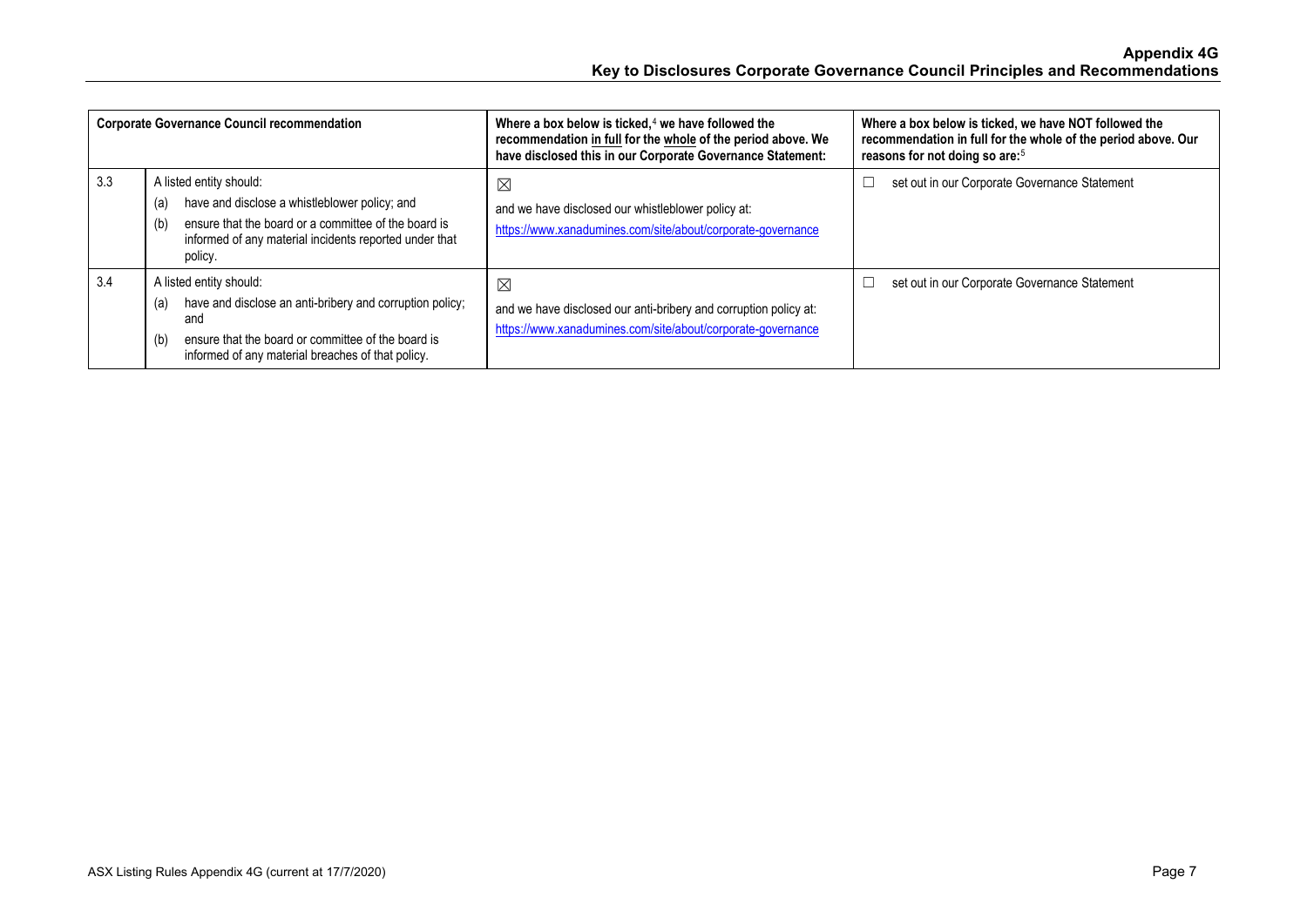|     | <b>Corporate Governance Council recommendation</b>                                                                                                                                                                                                                                                                                                                                                                                                                                                                                                                                                                                                                                                                                                                                                                                                                                                                                                                                                  | Where a box below is ticked, <sup>4</sup> we have followed the<br>recommendation in full for the whole of the period above. We<br>have disclosed this in our Corporate Governance Statement:                                                                                                                                                                                                                | Where a box below is ticked, we have NOT followed the<br>recommendation in full for the whole of the period above. Our<br>reasons for not doing so are: <sup>5</sup> |
|-----|-----------------------------------------------------------------------------------------------------------------------------------------------------------------------------------------------------------------------------------------------------------------------------------------------------------------------------------------------------------------------------------------------------------------------------------------------------------------------------------------------------------------------------------------------------------------------------------------------------------------------------------------------------------------------------------------------------------------------------------------------------------------------------------------------------------------------------------------------------------------------------------------------------------------------------------------------------------------------------------------------------|-------------------------------------------------------------------------------------------------------------------------------------------------------------------------------------------------------------------------------------------------------------------------------------------------------------------------------------------------------------------------------------------------------------|----------------------------------------------------------------------------------------------------------------------------------------------------------------------|
|     | PRINCIPLE 4 - SAFEGUARD THE INTEGRITY OF CORPORATE REPORTS                                                                                                                                                                                                                                                                                                                                                                                                                                                                                                                                                                                                                                                                                                                                                                                                                                                                                                                                          |                                                                                                                                                                                                                                                                                                                                                                                                             |                                                                                                                                                                      |
| 4.1 | The board of a listed entity should:<br>have an audit committee which:<br>(a)<br>has at least three members, all of whom are non-<br>(1)<br>executive directors and a majority of whom are<br>independent directors; and<br>is chaired by an independent director, who is not<br>(2)<br>the chair of the board.<br>and disclose:<br>the charter of the committee;<br>(3)<br>the relevant qualifications and experience of the<br>(4)<br>members of the committee; and<br>in relation to each reporting period, the number of<br>(5)<br>times the committee met throughout the period and<br>the individual attendances of the members at those<br>meetings; or<br>if it does not have an audit committee, disclose that fact<br>(b)<br>and the processes it employs that independently verify<br>and safeguard the integrity of its corporate reporting,<br>including the processes for the appointment and removal<br>of the external auditor and the rotation of the audit<br>engagement partner. | $\boxtimes$<br>[If the entity complies with paragraph (a):]<br>and we have disclosed a copy of the charter of the committee at:<br>https://www.xanadumines.com/site/about/corporate-governance<br>and the information referred to in paragraphs (4) and (5), in our 2021<br>Annual Report. A copy of the 2021 Annual Report is found at:<br>https://www.xanadumines.com/site/investor-centre/annual-reports | set out in our Corporate Governance Statement<br>□                                                                                                                   |
| 4.2 | The board of a listed entity should, before it approves the<br>entity's financial statements for a financial period, receive from<br>its CEO and CFO a declaration that, in their opinion, the<br>financial records of the entity have been properly maintained<br>and that the financial statements comply with the appropriate<br>accounting standards and give a true and fair view of the<br>financial position and performance of the entity and that the<br>opinion has been formed on the basis of a sound system of risk<br>management and internal control which is operating effectively.                                                                                                                                                                                                                                                                                                                                                                                                 | $\boxtimes$                                                                                                                                                                                                                                                                                                                                                                                                 | set out in our Corporate Governance Statement<br>□                                                                                                                   |
| 4.3 | A listed entity should disclose its process to verify the integrity<br>of any periodic corporate report it releases to the market that is<br>not audited or reviewed by an external auditor.                                                                                                                                                                                                                                                                                                                                                                                                                                                                                                                                                                                                                                                                                                                                                                                                        | $\boxtimes$                                                                                                                                                                                                                                                                                                                                                                                                 | set out in our Corporate Governance Statement<br>□                                                                                                                   |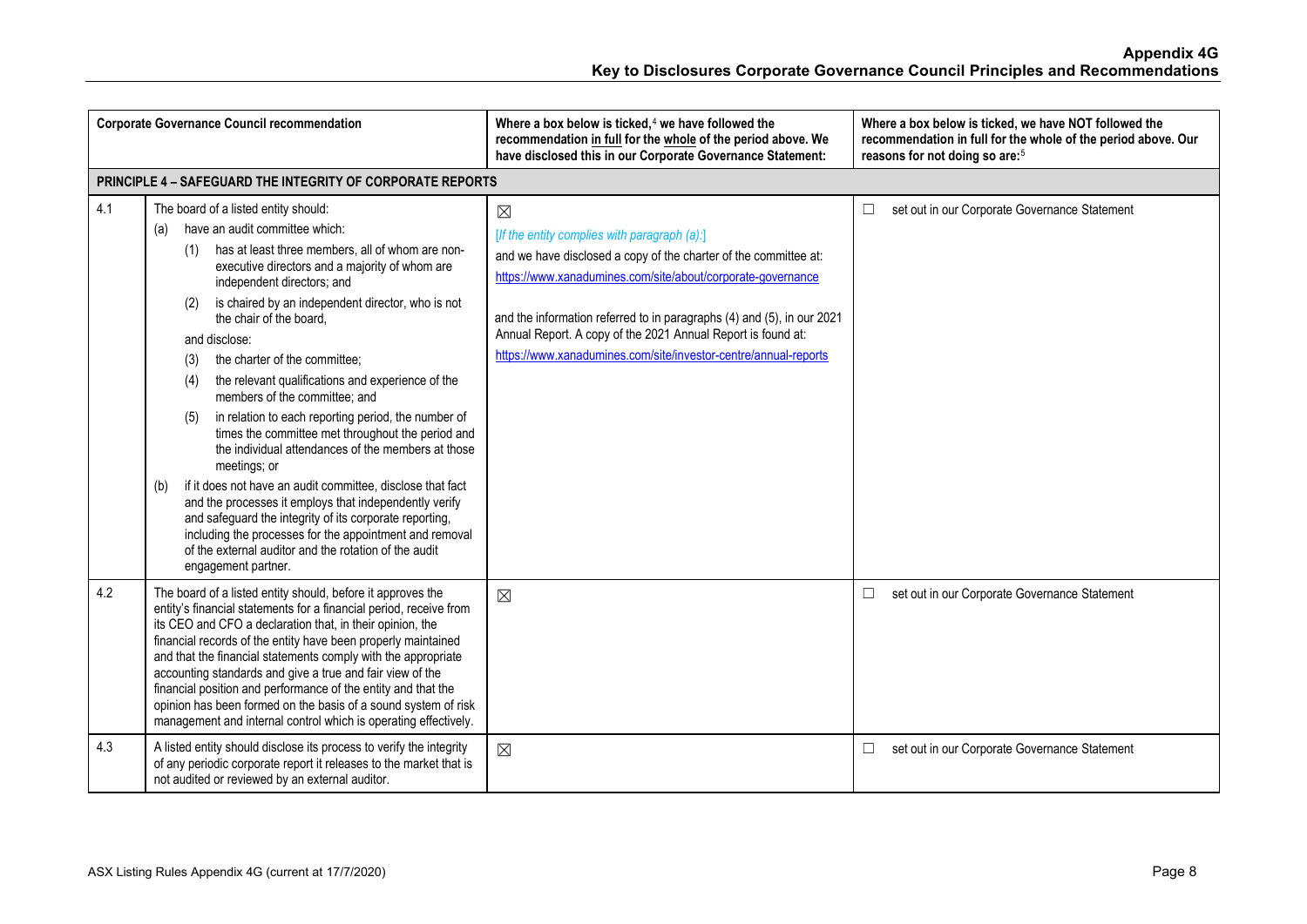|     | <b>Corporate Governance Council recommendation</b>                                                                                                                                                                 | Where a box below is ticked, $4$ we have followed the<br>recommendation in full for the whole of the period above. We<br>have disclosed this in our Corporate Governance Statement:                                                                                        | Where a box below is ticked, we have NOT followed the<br>recommendation in full for the whole of the period above. Our<br>reasons for not doing so are: <sup>5</sup> |
|-----|--------------------------------------------------------------------------------------------------------------------------------------------------------------------------------------------------------------------|----------------------------------------------------------------------------------------------------------------------------------------------------------------------------------------------------------------------------------------------------------------------------|----------------------------------------------------------------------------------------------------------------------------------------------------------------------|
|     | PRINCIPLE 5 - MAKE TIMELY AND BALANCED DISCLOSURE                                                                                                                                                                  |                                                                                                                                                                                                                                                                            |                                                                                                                                                                      |
| 5.1 | A listed entity should have and disclose a written policy for<br>complying with its continuous disclosure obligations under<br>listing rule 3.1.                                                                   | $\boxtimes$<br>and we have disclosed our continuous disclosure compliance policy<br>at: https://www.xanadumines.com/site/about/corporate-governance                                                                                                                        | set out in our Corporate Governance Statement<br>□                                                                                                                   |
| 5.2 | A listed entity should ensure that its board receives copies of all<br>material market announcements promptly after they have been<br>made.                                                                        | $\boxtimes$                                                                                                                                                                                                                                                                | set out in our Corporate Governance Statement<br>$\Box$                                                                                                              |
| 5.3 | A listed entity that gives a new and substantive investor or<br>analyst presentation should release a copy of the presentation<br>materials on the ASX Market Announcements Platform ahead<br>of the presentation. | $\boxtimes$                                                                                                                                                                                                                                                                | set out in our Corporate Governance Statement<br>$\Box$                                                                                                              |
|     | <b>PRINCIPLE 6 - RESPECT THE RIGHTS OF SECURITY HOLDERS</b>                                                                                                                                                        |                                                                                                                                                                                                                                                                            |                                                                                                                                                                      |
| 6.1 | A listed entity should provide information about itself and its<br>governance to investors via its website.                                                                                                        | $\boxtimes$<br>and we have disclosed information about us and our governance on<br>our website at:<br>https://www.xanadumines.com/site/about/<br>https://www.xanadumines.com/site/projects/project-overview<br>https://www.xanadumines.com/site/about/corporate-governance | set out in our Corporate Governance Statement<br>$\Box$                                                                                                              |
| 6.2 | A listed entity should have an investor relations program that<br>facilitates effective two-way communication with investors.                                                                                      | $\boxtimes$                                                                                                                                                                                                                                                                | $\Box$<br>set out in our Corporate Governance Statement                                                                                                              |
| 6.3 | A listed entity should disclose how it facilitates and encourages<br>participation at meetings of security holders.                                                                                                | $\boxtimes$<br>and we have disclosed how we facilitate and encourage participation<br>at meetings of security holders at:<br>https://www.xanadumines.com/site/investor-centre/shareholder-<br>meetings                                                                     | $\Box$<br>set out in our Corporate Governance Statement                                                                                                              |
| 6.4 | A listed entity should ensure that all substantive resolutions at a<br>meeting of security holders are decided by a poll rather than by<br>a show of hands.                                                        | $\boxtimes$                                                                                                                                                                                                                                                                | set out in our Corporate Governance Statement<br>$\Box$                                                                                                              |
| 6.5 | A listed entity should give security holders the option to receive<br>communications from, and send communications to, the entity<br>and its security registry electronically.                                     | $\boxtimes$                                                                                                                                                                                                                                                                | $\Box$<br>set out in our Corporate Governance Statement                                                                                                              |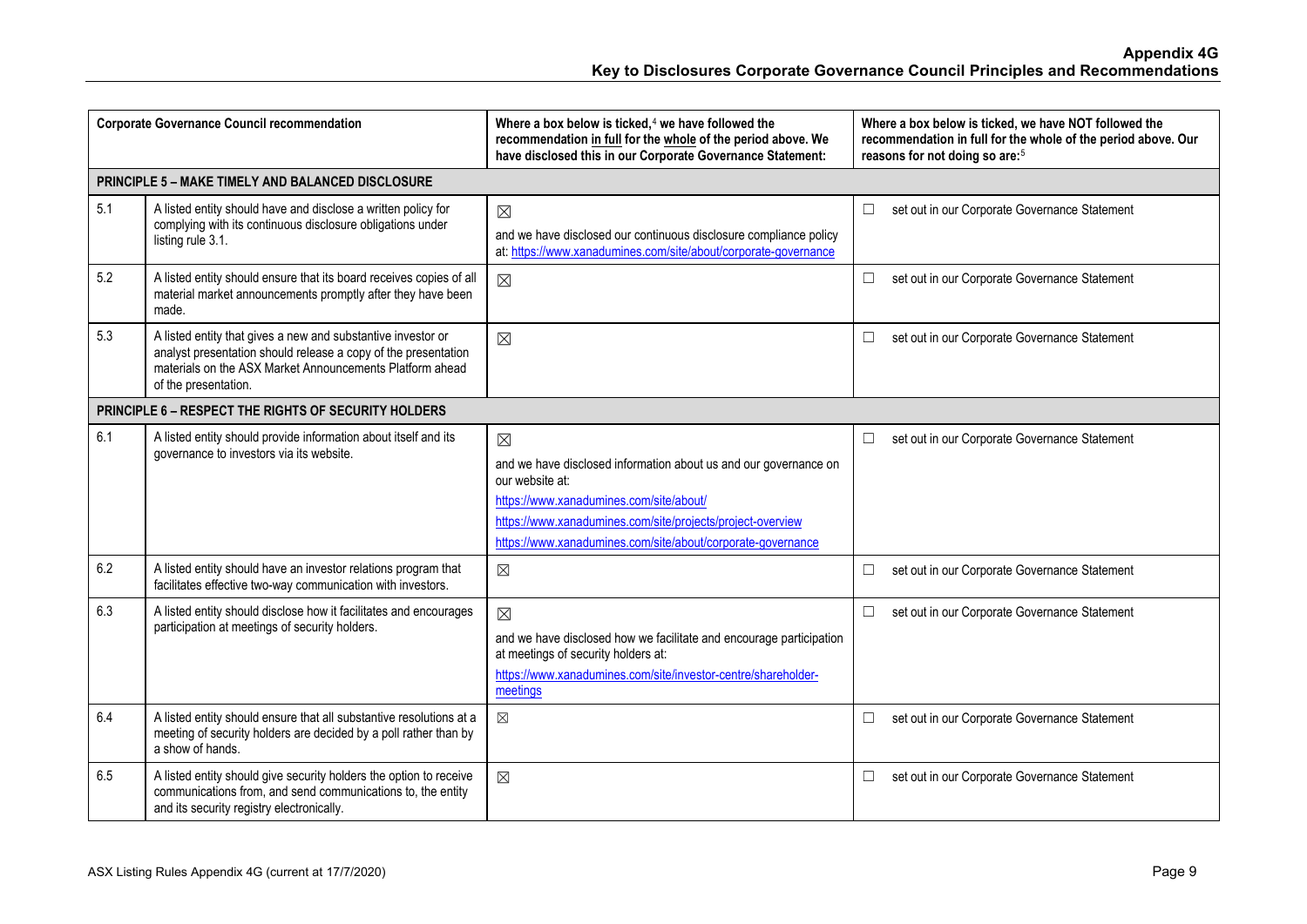|     | <b>Corporate Governance Council recommendation</b>                                                                                                                                                                                                                                                                                                                                                                                                                                                                                                                                                                                                                                                                                                                | Where a box below is ticked, $4$ we have followed the<br>recommendation in full for the whole of the period above. We<br>have disclosed this in our Corporate Governance Statement:                                                                                                                                                                                                                                                                                | Where a box below is ticked, we have NOT followed the<br>recommendation in full for the whole of the period above. Our<br>reasons for not doing so are: <sup>5</sup> |
|-----|-------------------------------------------------------------------------------------------------------------------------------------------------------------------------------------------------------------------------------------------------------------------------------------------------------------------------------------------------------------------------------------------------------------------------------------------------------------------------------------------------------------------------------------------------------------------------------------------------------------------------------------------------------------------------------------------------------------------------------------------------------------------|--------------------------------------------------------------------------------------------------------------------------------------------------------------------------------------------------------------------------------------------------------------------------------------------------------------------------------------------------------------------------------------------------------------------------------------------------------------------|----------------------------------------------------------------------------------------------------------------------------------------------------------------------|
|     | <b>PRINCIPLE 7 - RECOGNISE AND MANAGE RISK</b>                                                                                                                                                                                                                                                                                                                                                                                                                                                                                                                                                                                                                                                                                                                    |                                                                                                                                                                                                                                                                                                                                                                                                                                                                    |                                                                                                                                                                      |
| 7.1 | The board of a listed entity should:<br>have a committee or committees to oversee risk, each of<br>(a)<br>which:<br>has at least three members, a majority of whom are<br>(1)<br>independent directors; and<br>is chaired by an independent director,<br>(2)<br>and disclose:<br>the charter of the committee;<br>(3)<br>the members of the committee; and<br>(4)<br>as at the end of each reporting period, the number<br>(5)<br>of times the committee met throughout the period<br>and the individual attendances of the members at<br>those meetings; or<br>if it does not have a risk committee or committees that<br>(b)<br>satisfy (a) above, disclose that fact and the processes it<br>employs for overseeing the entity's risk management<br>framework. | $\boxtimes$<br>and we have disclosed a copy of the charter of the committee at:<br>https://www.xanadumines.com/site/about/corporate-governance<br>and the information referred to in paragraphs (4) and (5) in our 2021<br>Annual Report. A copy of the 2021 Annual Report is found at:<br>https://www.xanadumines.com/site/investor-centre/annual-reports                                                                                                         | set out in our Corporate Governance Statement<br>$\Box$                                                                                                              |
| 7.2 | The board or a committee of the board should:<br>review the entity's risk management framework at least<br>(a)<br>annually to satisfy itself that it continues to be sound and<br>that the entity is operating with due regard to the risk<br>appetite set by the board; and<br>disclose, in relation to each reporting period, whether<br>(b)<br>such a review has taken place.                                                                                                                                                                                                                                                                                                                                                                                  | $\boxtimes$<br>and we have disclosed whether a review of the entity's risk<br>management framework was undertaken during the reporting period<br>in our Corporate Governance Statement in the commentary under<br>Recommendation 7.2<br>A copy of the Corporate Governance Statement is found at:<br>https://www.xanadumines.com/site/about/corporate-governance                                                                                                   | set out in our Corporate Governance Statement<br>$\Box$                                                                                                              |
| 7.3 | A listed entity should disclose:<br>if it has an internal audit function, how the function is<br>(a)<br>structured and what role it performs; or<br>if it does not have an internal audit function, that fact and<br>(b)<br>the processes it employs for evaluating and continually<br>improving the effectiveness of its governance, risk<br>management and internal control processes.                                                                                                                                                                                                                                                                                                                                                                          | $\boxtimes$<br>and we have disclosed the fact that we do not have an internal audit<br>function and the processes we employ for evaluating and continually<br>improving the effectiveness of our risk management and internal<br>control processes in our Corporate Governance Statement in the<br>commentary under Recommendation 7.3<br>A copy of the Corporate Governance Statement is found at:<br>https://www.xanadumines.com/site/about/corporate-governance | $\Box$<br>set out in our Corporate Governance Statement                                                                                                              |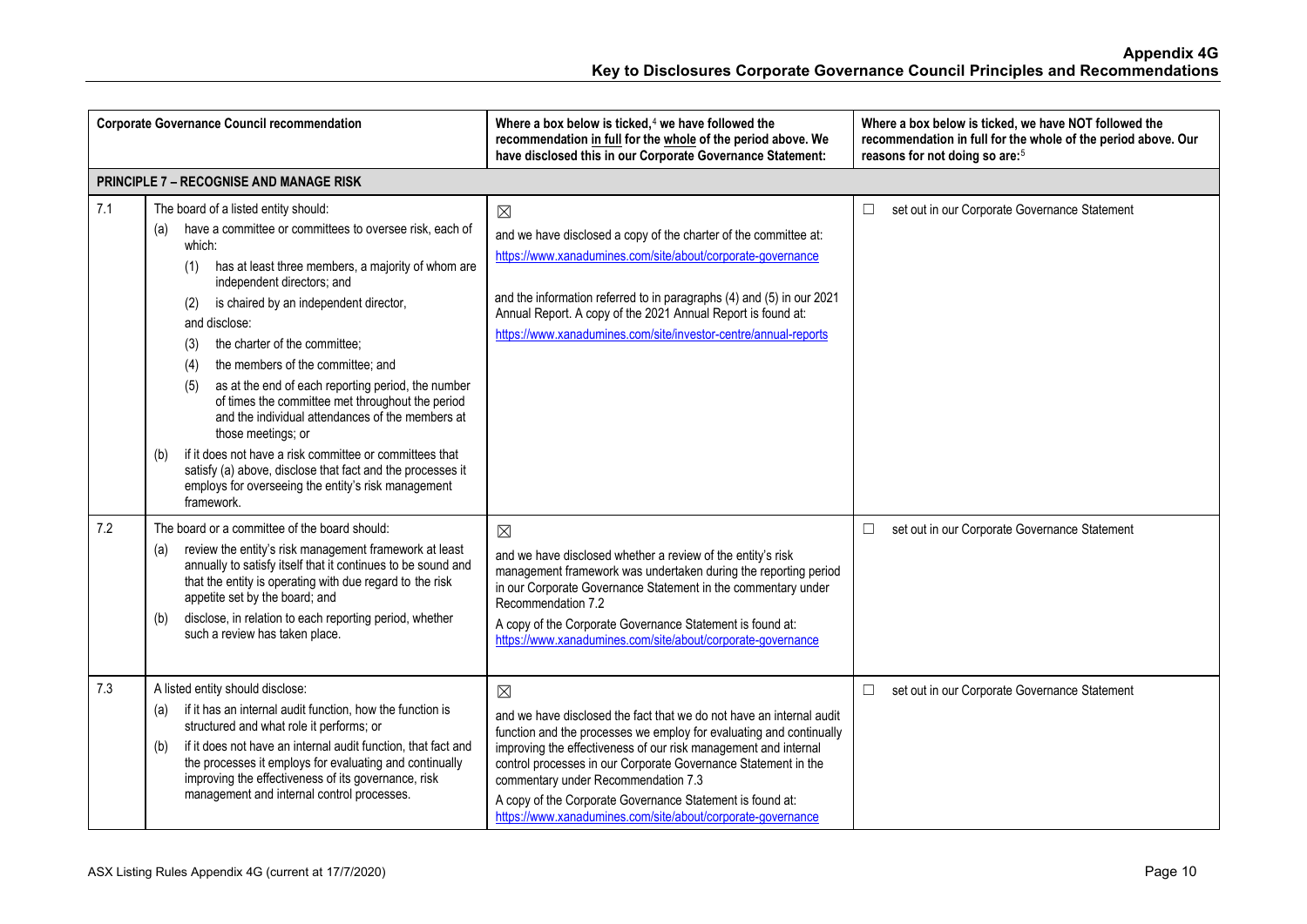| <b>Corporate Governance Council recommendation</b> |                                                                                                                                                                               | Where a box below is ticked, $4$ we have followed the<br>recommendation in full for the whole of the period above. We<br>have disclosed this in our Corporate Governance Statement:                                                                                                                                                                                                                  | Where a box below is ticked, we have NOT followed the<br>recommendation in full for the whole of the period above. Our<br>reasons for not doing so are: <sup>5</sup> |
|----------------------------------------------------|-------------------------------------------------------------------------------------------------------------------------------------------------------------------------------|------------------------------------------------------------------------------------------------------------------------------------------------------------------------------------------------------------------------------------------------------------------------------------------------------------------------------------------------------------------------------------------------------|----------------------------------------------------------------------------------------------------------------------------------------------------------------------|
| 7.4                                                | A listed entity should disclose whether it has any material<br>exposure to environmental or social risks and, if it does, how it<br>manages or intends to manage those risks. | $\boxtimes$<br>and we have disclosed whether we have any material exposure to<br>environmental and social risks.<br>and, if we do, how we manage or intend to manage those risks,<br>in our Corporate Governance Statement in the commentary under<br>Recommendation 7.4<br>A copy of the Corporate Governance Statement is found at:<br>https://www.xanadumines.com/site/about/corporate-governance | set out in our Corporate Governance Statement                                                                                                                        |